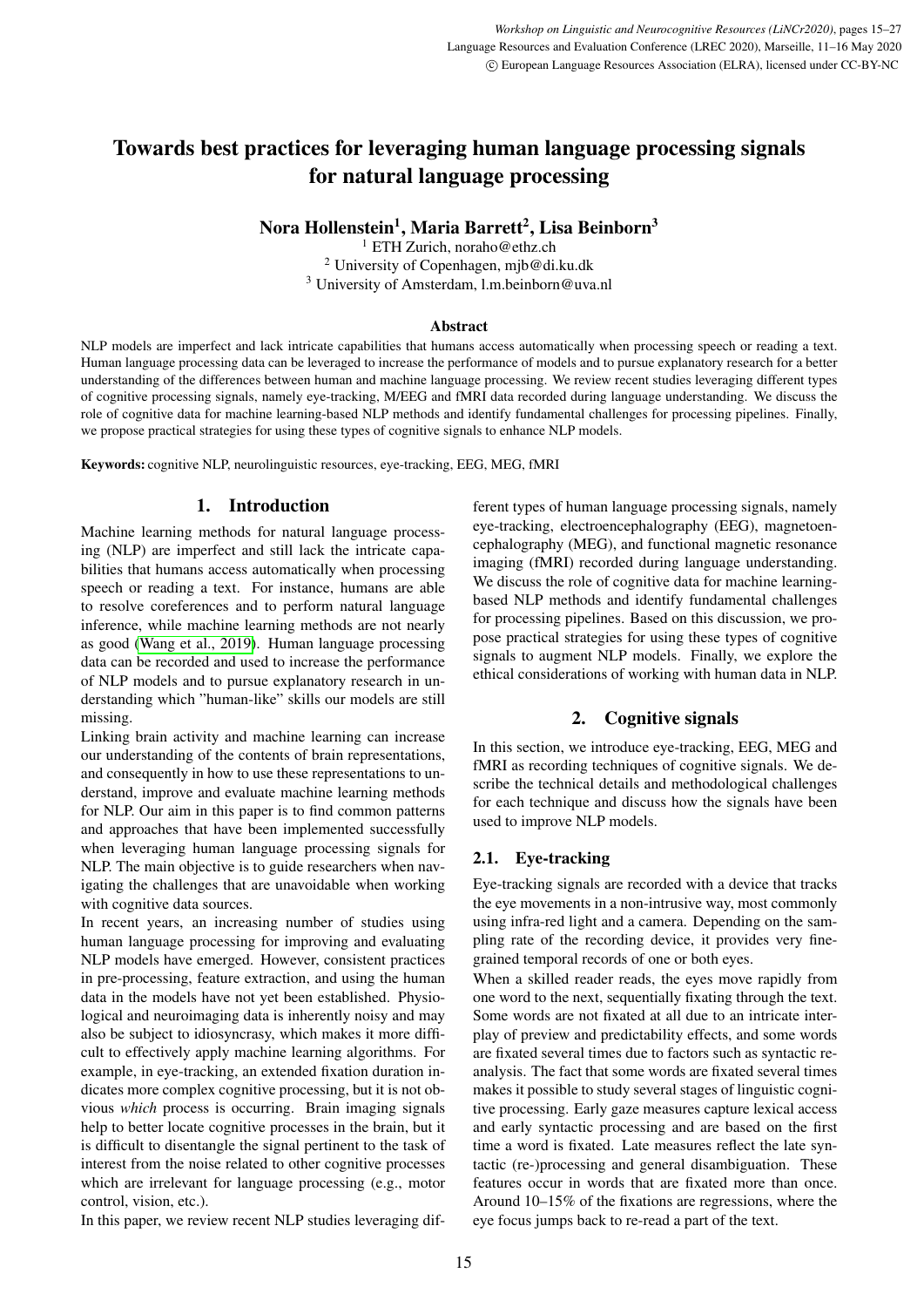| <b>NLP</b> task                 | <b>Earliest reference</b>    |
|---------------------------------|------------------------------|
| Part-of-speech tagging          | Barrett et al. (2016a)       |
| Sentiment analysis              | Mishra et al. (2017b)        |
| Named entity recognition        | Hollenstein $&$ Zhang (2019) |
| Relation detection              | Hollenstein et al. (2019a)   |
| Sarcasm detection               | Mishra et al. $(2016)$       |
| Multiword expressions           | Rohanian et al. (2017)       |
| Referential/non-referential it  | Yaneva et al. (2018)         |
| Coreference resolution          | Cheri et al. $(2016)$        |
| Sentence compression            | Klerke et al. $(2016)$       |
| Predicting misreadings          | Bingel et al. (2018)         |
| Predicting native language      | Berzak et al. (2017)         |
| Predicting language proficiency | Kunze et al. $(2013)$        |
| Dependency parsing              | Strzyz et al. $(2019)$       |
| Text summarization              | Xu et al. (2009)             |

<span id="page-1-0"></span>Table 1: Overview of NLP tasks where eye movements showed improvements along with the earliest reference.

Each fixation lasts on average around 200 ms, but the variation is large and the duration of each fixation has shown to be reliably linked to many word attributes: syntactic, semantic, and discourse-related. The fixation duration can thus be taken as a proxy for cognitive processing. It is out of the scope of this paper to dig into experimental findings, but [Rayner \(1998\)](#page-11-4) provides an extensive survey. This psycholinguistic line of research has established a range of eye movement features enabling the study of both early and late cognitive textual processing.

#### Eye-tracking signals in NLP

Eye movement data has successfully been leveraged to improve a wide range of NLP tasks on several text levels, from part-of-speech tagging [\(Barrett et al., 2016a\)](#page-8-0) to text summarization [\(Xu et al., 2009\)](#page-12-2). Table [1](#page-1-0) shows an overview of the earliest references for each NLP task.

In NLP, the eye tracking signal can be incorporated into models by using the scanpath which denotes the entire fixation trajectory over a text span. Scanpaths can reveal syntactic re-analysis, text difficulty, and other comprehension problems. Larger-scale computational approaches include [Klerke et al. \(2018\)](#page-10-3), [Von der Malsburg](#page-12-3) [and Vasishth \(2011\)](#page-12-3), [Wallot et al. \(2015\)](#page-12-4). Furthermore, [Mishra et al. \(2017a\)](#page-11-5) learned the gaze representation in a convolutional neural network directly from the scanpath instead of manually selecting features. This might be a promising approach to increase the amount of gaze data available for training and avoid feature engineering.

## Challenges in recording eye tracking signals

While low-cost eye-trackers and webcam-based software (e.g., [Papoutsaki et al. \(2016\)](#page-11-6)) have recently entered the market, performance evaluations have shown that low cost models have a much higher data loss [\(Funke et al.,](#page-9-0) [2016\)](#page-9-0). [Dalmaijer \(2014\)](#page-9-1) and [Gibaldi et al. \(2017\)](#page-9-2) find accuracy and precision acceptable but they mention the low sampling rate as a constraint for research. Reading research using eye movements are dependent on high sampling rate and good – not just *acceptable* – accuracy and precision. While lower precision can be compensated for with larger font sizes and using only the central part of the screen, it does not seem like the current low-cost models are recommendable for reading research due to these factors. Especially when building a large corpus it is worth considering that any validity or reliability loss such as systematic bias (for example, degrading in precision and accuracy towards the periphery of the screen), as well as unsystematic bias (low data quality due to low sampling rate or large data loss), will propagate to all works using this resource.

## <span id="page-1-1"></span>2.2. EEG & MEG

The electrical activity of neurons in the brain produces currents spreading through the head. These currents also reach the scalp surface, and the resulting voltage fluctuations on the scalp can be recorded as the electroencephalogram (EEG). The neuronal currents inside the head produce magnetic fields which can be measured above the scalp surface as the magnetoencephalogram (MEG). EEG signals reflect electrical brain activity with millisecond-accurate temporal resolution, but poor spatial resolution. Magnetic fields are less distorted than electric fields by the skull and scalp, which results in a better spatial resolution for MEG.

### EEG & MEG signals in NLP

EEG signals have achieved fairly good results for classifying mental tasks (e.g., [Zhang et al. \(2018\)](#page-12-5)) or text difficulty [\(Chen et al., 2012\)](#page-8-4). Moreover, [Parthasarathy and Busso](#page-11-7) [\(2017\)](#page-11-7) presented a multi-task learning architecture for classifying emotions from auditory EEG stimulus. Additionally, [Murphy and Poesio \(2010\)](#page-11-8) detect semantic categories (i.e. types of nouns, binary classification) from simultaneous EEG and MEG recordings, and found MEG to be more informative for this specific task.

However, there is not much work in higher-level semantic or syntactic NLP tasks with larger number of classes due to the low signal-to-noise ratio. [Hollenstein et al. \(2019a\)](#page-10-0) achieved only modest improvements when using EEG data for sentiment analysis, relation extraction and named entity recognition. For a review on the use of EEG signals for different classification tasks, including an overview of the ML methods, the artifact pre-processing strategies, and the input features, see [Craik et al. \(2019\)](#page-8-5).

Further, there has been some work in understanding the parallels between machine and EEG language processing signals. For instance, [Hale et al. \(2018\)](#page-9-3) showed that neural grammar models are able to learn some of the language processing effects that are manifested in EEG. Moreover, [Wehbe et al. \(2014b\)](#page-12-6) were the first to align word-by-word MEG activity with embeddings from a recurrent neural language model. [Schwartz et al. \(2019\)](#page-11-9) use MEG and fMRI to fine-tune a BERT language model [\(Devlin et al.,](#page-9-4) [2019\)](#page-9-4) and showed that the relationship between language and brain activity learned by BERT during this fine-tuning, transfers across multiple participants and performs well on downstream NLP tasks. In a similar fashion, [Toneva and](#page-12-7) [Wehbe \(2019\)](#page-12-7) compare and interpret word and sequence embeddings from various recent language models on word-by-word MEG and fMRI recordings.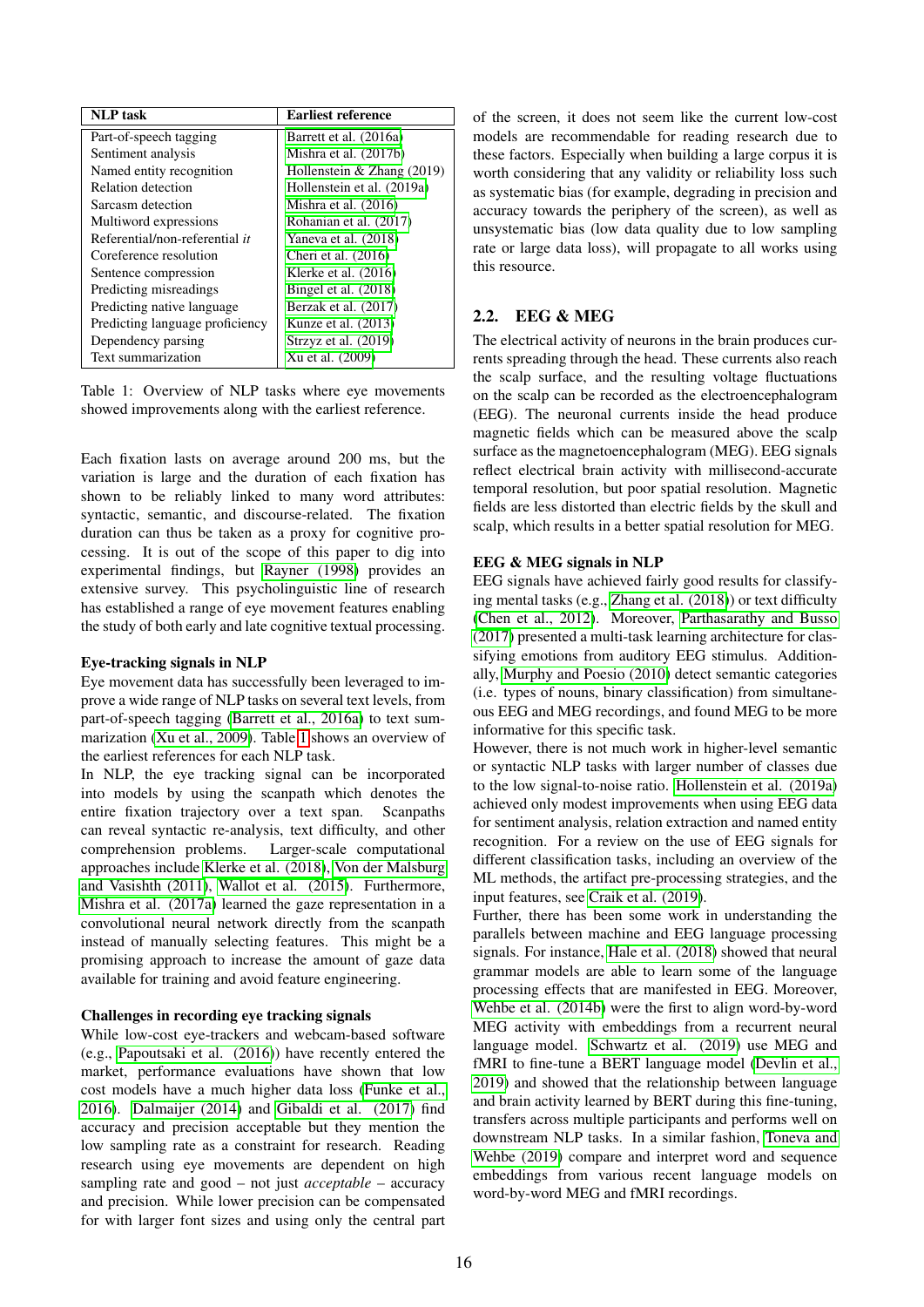#### Challenges in processing EEG & MEG signals

MEG and EEG data contain a large ratio of noise as well as signals from other non-language-related processes, but syntactic and semantic text processing is also known to contribute to the signal. Since EEG merely records signals on the brain surface, it is difficult to draw conclusions about which brain regions are more or less helpful for NLP models. MEG allows to localize the magnetic fields to their sources within the brain with good spatial resolution.

The main challenge lies in cleaning the M/EEG recordings and extracting only the signals containing language processing information. First, artifacts from motor and ocular activities have to be removed. Recently, these tedious manual inspection and cleaning steps have been automatized (e.g., [Pedroni et al. \(2019\)](#page-11-10)), and efforts to unfold the electrophysiological responses from overlapping, continuous stimuli are being introduced [\(Ehinger and Dimigen,](#page-9-5) [2019\)](#page-9-5).

Neuroscientists have studied in detail how to filter the M/EEG data based on certain effects occurring during language understanding, and the activity occurring in certain frequency bands. Two popular ways to analyze the EEG signal are power spectrum analysis and event-related potentials (ERPs).

In power spectrum analyses, the average power of a signal in a specific frequency range is computed. The EEG signal is decomposed into functionally distinct frequency bands. These frequency ranges, which are fixed ranges of wave frequencies and amplitudes over a time scale, are known to correlate with certain cognitive functions. Theta activity (4–8 Hz) reflects cognitive control and working memory [\(Williams et al., 2019\)](#page-12-8); alpha activity (8–12 Hz) has been related to attentiveness [\(Klimesch, 2012\)](#page-10-4); beta frequencies (12–30 Hz) affect decisions regarding relevance, for instance, in term relevance tasks for information retrieval [\(Eugster et al., 2014\)](#page-9-6): and gamma-band activity (30–100 Hz) has been used to detect emotions [\(Li and Lu, 2009\)](#page-10-5). Hypotheses about the role of the various M/EEG frequency bands in language processing and more general cognitive function are a first step, but more work is needed to establish stronger hypotheses linking language to specific frequencies [\(Alday, 2019\)](#page-8-6).

Secondly, ERPs are measured brain responses that are the direct result of a specific sensory, cognitive, or motor event. For instance, the N400 component, which peaks ∼400ms after the onset of the stimulus, is part of the normal brain response to words and other meaningful stimuli [\(Kutas and](#page-10-6) [Federmeier, 2000\)](#page-10-6). [Brouwer et al. \(2017\)](#page-8-7) presented a neuro-computational model based on recurrent neural networks, that successfully simulates the N400 and P600 amplitude in language comprehension. To the best of our knowledge, it has not yet been studied how useful ERP features are for improving natural language understanding tasks.

## <span id="page-2-1"></span>2.3. FMRI

FMRI is a neuroimaging technique that measures brain activity by the changes in the oxygen level of the blood. This technique relies on the fact that cerebral blood flow and neuronal activation are coupled: When a brain area is in use, blood flow to that area increases.

FMRI produces 3D scans of the brain with high spatial resolution of the signal. For statistical analyses, the brain scan is fragmented into voxels which are cubes of constant size. The signal is interpreted as an activation value for every voxel. The number of voxels varies depending on the precision of the scanner and the size and shape of the participant's brain. The voxel location can be identified with 3 dimensional coordinates, but the signal is commonly processed as a flattened vector which ignores the spatial relationships between the voxels. This rather naive modeling assumption simplifies the signal, but might lead to cognitively and biologically implausible findings.

Most publicly available fMRI datasets have already undergone common statistical filters. These pre-processing steps correct for motion of the participant's head, account for different timing of the scan slices and adjust linear trends in the signal [\(Wikibooks, 2020\)](#page-12-9). In addition, the scans of the individual brains (which vary in size and shape) need to be aligned with a standardized template to group voxels into brain regions and allow for comparisons across subjects. Researchers using datasets that have been collected and published by another lab should be aware of the effect of these probabilistic corrections. They are necessary to further analyze the signal, but might also systematically add noise to the data and lead to misinterpretations.

#### FMRI signals in NLP

In their pioneering work, [Mitchell et al. \(2008\)](#page-11-11) measure the brain signal of nine human participants who are instructed to think about a concept. They average the signal for each of the 60 concepts over multiple trials. Their analysis results indicate that it is possible to distinguish between the correct and a random scan by computationally modeling the relations between concepts. Their dataset has become an evaluation benchmark to compare the cognitive plausibility of different word representation models [\(Fyshe et al.,](#page-9-7) [2014;](#page-9-7) [Søgaard, 2016;](#page-11-12) [Abnar et al., 2018;](#page-8-8) [Anderson et al.,](#page-8-9) [2017;](#page-8-9) [Bulat et al., 2017\)](#page-8-10). The presentation of individual concepts has the advantage that the signal can be directly linked to the experimental stimulus, but the experimental setup is very artificial compared to authentic language processing scenarios. Recently, fMRI datasets involving more naturalistic language stimuli such as sentences [\(Pereira et](#page-11-13) [al., 2018\)](#page-11-13) and even full stories [\(Wehbe et al., 2014a;](#page-12-10) [Bren](#page-8-11)[nan, 2016;](#page-8-11) [Huth et al., 2016;](#page-10-7) [Dehghani et al., 2017\)](#page-9-8) have been recorded and facilitate contextualized modeling of language processing.<sup>[1](#page-2-0)</sup>

Besides using fMRI signals to better understand and evaluate the structure of computational models of language, the signal has also been used to directly improve the performance on NLP tasks. [Bingel et al. \(2016\)](#page-8-12) enrich a model for PoS induction with fMRI signals, [Li et al.](#page-10-8) [\(2018\)](#page-10-8) perform pronoun resolution, and [Vodrahalli et al.](#page-12-11) [\(2018\)](#page-12-11) classify movie scene annotations. Recently, [Toneva](#page-12-7) [and Wehbe \(2019\)](#page-12-7) showed that when the language model BERT [\(Devlin et al., 2019\)](#page-9-4) is fine-tuned to align with brain recordings, it performs better at syntactic tasks such as

<span id="page-2-0"></span><sup>&</sup>lt;sup>1</sup>Not all of these datasets are publicly available.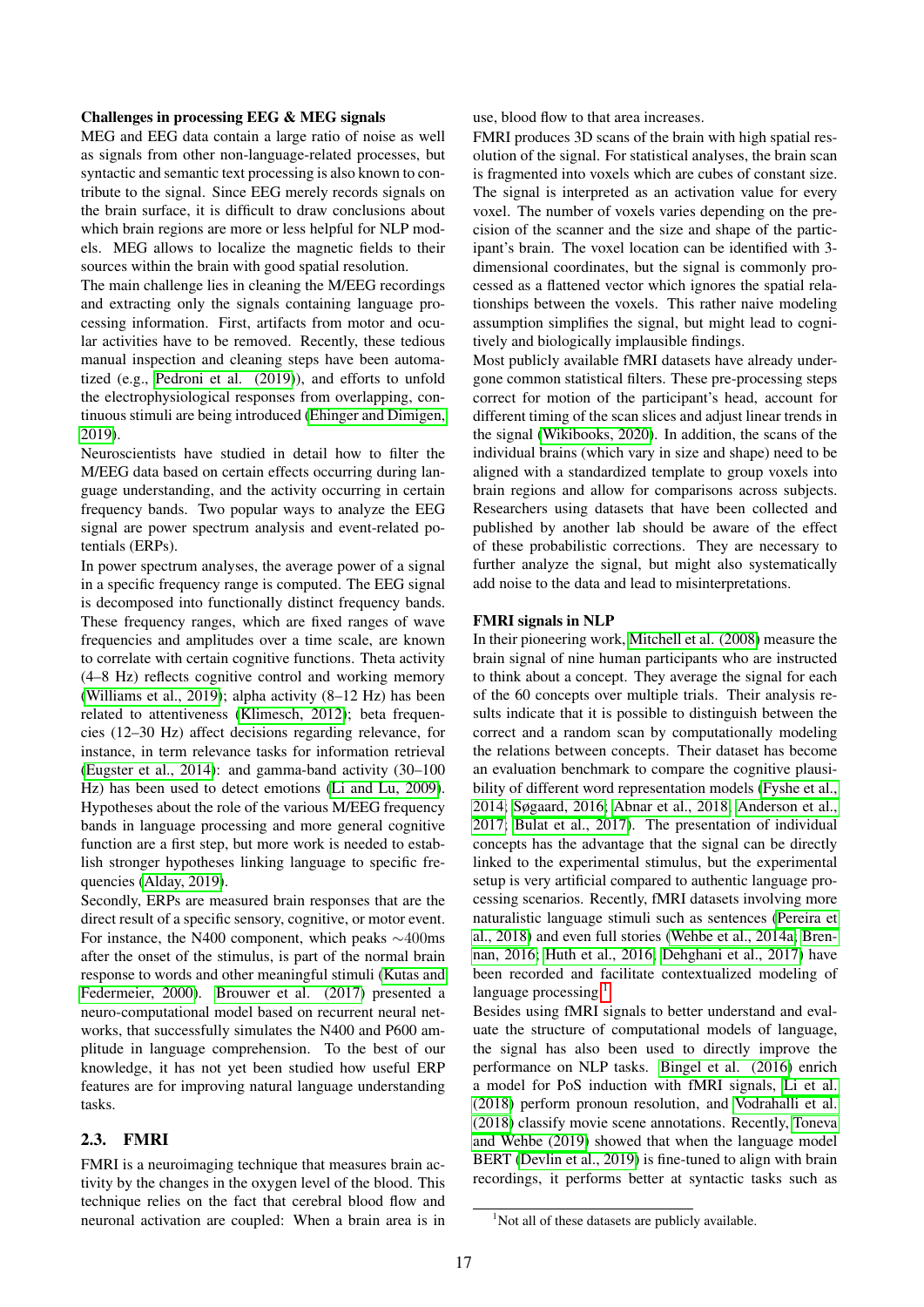subject-verb agreements. These result indicate a transfer of knowledge from human language processing to NLP tasks. So far, the reported improvements are very small and have not yet been verified on other datasets.

#### Challenges in processing fMRI signals

As it takes several seconds to complete a full scan of the brain, the measured brain response cannot provide high temporal resolution. In addition, the hemodynamic response to a stimulus can only be measured with a delay of several seconds [\(Miezin et al., 2000\)](#page-11-14) and it decays slowly. As a consequence, it is not possible to directly align fMRI responses with single words when they are presented as continuous stimuli. The delay can be modeled using hemodynamic response functions or more complex modeling techniques, but they do not work equally well in all areas of the brain [\(Shain et al., 2019\)](#page-11-15). It has not yet been investigated conclusively whether the fMRI signal is temporally fine-grained enough to detect syntax processing signals in the human brain. [Gauthier and Levy \(2019\)](#page-9-9) showed experiments where only local grammatical dependencies can be decoded. However, [Brennan et al. \(2016\)](#page-8-13) showed that for the right features (i.e. a count of tree nodes in a probabilistic context-free grammar model) fMRI is fast enough. More recent NLP studies avoid word-level alignment of fMRI data and analyse longer sequences of words instead [\(Schwartz et al., 2019;](#page-11-9) [Abnar et al., 2019\)](#page-8-14).

The large number of voxels in the fMRI representation leads to a very high-dimensional signal, but the number of stimuli is usually very small for machine learning standards. In order to fit a model, the dimensionality of the signal needs to be reduced because analysis methods such as correlation or similarity metrics often lead to unintuitive results when applied in high-dimensional spaces [\(Aggarwal](#page-8-15) [et al., 2001\)](#page-8-15). From a processing perspective, data-driven dimensionality reduction methods on the training set are most attractive because they can work on the raw signal and do not rely on theory-driven assumptions [\(Kriegesko](#page-10-9)[rte et al., 2006\)](#page-10-9). Examples are classification metrics such as explained variance which capture how much information a voxel contributes to a specific task (as in [LaConte et](#page-10-10) [al. \(2003\)](#page-10-10) and [Michel et al. \(2011\)](#page-11-16)). Another option are dimensionality reduction methods such as principal component analysis which reduce the dimensions while retaining most of the variance between responses [\(Gauthier and](#page-9-9) [Levy, 2019\)](#page-9-9).

Unfortunately, existing fMRI datasets for language processing are not yet large enough to enable direct representation learning, for example using autoencoders [\(Huang et](#page-10-11) [al., 2017;](#page-10-11) [Rowtula et al., 2018\)](#page-11-17). Instead, the signal is often restricted to voxels that fall within a pre-selected set of regions. These regions are commonly selected in a theorydriven manner based on neurolinguistic studies [\(Brennan et](#page-8-13) [al., 2016;](#page-8-13) [Wehbe et al., 2014a\)](#page-12-10). [Fedorenko et al. \(2010\)](#page-9-10) proposed a method to selects regions of interest functionally, i.e. pooling of data from corresponding functional regions across subjects. For instance, [Abnar et al. \(2019\)](#page-8-14) only include the voxels from the top  $k$  regions that are most similar across different subjects given the same stimuli.

Due to the technical requirements, fMRI studies mostly use

only a small set of stimuli which makes it hard to evaluate the effect size and the generalizability of the results [\(Hamilton and Huth, 2018\)](#page-9-11). [Minnema and Herbelot \(2019\)](#page-11-18) perform experiments with additional data, which also lead to the conclusion that there is simply not enough training data available yet to learn a precise mapping. Furthermore, experimental results are commonly not validated on additional datasets to ensure a more robust evaluation [\(Beinborn](#page-8-16) [et al., 2019\)](#page-8-16).

## 3. General challenges

When we want to use cognitive signals to improve our computational models, we are facing multiple modeling decisions. In this section, we discuss the advantages and disadvantages of each recording modality of cognitive signal, the aspects to consider when choosing a dataset, as well as which features can be extracted from the cognitive data, and finally, how they can be included in machine learning models and how these should be evaluated. The decision of which type of signal to work with and which dataset to use depend strongly on the type of research questions that we would like to address. In this section, we provide some guidelines on how to approach these decisions.

#### 3.1. Choosing the type of cognitive signals

An important aspect to take into account when choosing a type of cognitive signal is the linguistic level on which the signals are required: from word level, over phrase and sentence level to discourse level. Due to the low temporal resolution and the hemodynamic lag of fMRI, it is more appropriate to use eye-tracking or EEG of MEG data to extract word-level signals in continuous stimuli. Moreover, if using multiple datasets from the same recording modality, it is crucial to ensure proper pre-processing has been conducted on the datasets, or to apply the same pre-processing steps to all datasets.

Eye-tracking, as an indirect metric of cognitive load during the different stages of reading processing, has numerous advantages. It is an accessible method to record millisecondaccurate eye movements and has successfully been leveraged to improve a wide range of NLP tasks on different text processing levels (see Table [1](#page-1-0) for an overview). While the improvements on precision and recall are modest, they are consistent across tasks. The impressive body of psycholinguistic research, a range of established metrics, and the intuitive linking from features to words speak in favour of using eye-tracking for NLP.

EEG is another recording technique with very high temporal resolution (i.e. resulting in multiple samples per second). However, as the electrodes measure electrical activity at the surface of the brain – through the bone – it is difficult to know exactly in which brain region the signal originated. EEG signals have been used frequently for classification in brain-computer-interfaces (e.g., classifying text difficulty for speech recognition [\(Chen et al., 2012\)](#page-8-4)), but have rarely been used to improve NLP tasks [\(Hollenstein et](#page-10-0) [al., 2019a\)](#page-10-0). Moreover, there are still many open questions regarding which EEG features are most appropriate, and not much EEG data from naturalistic reading is yet openly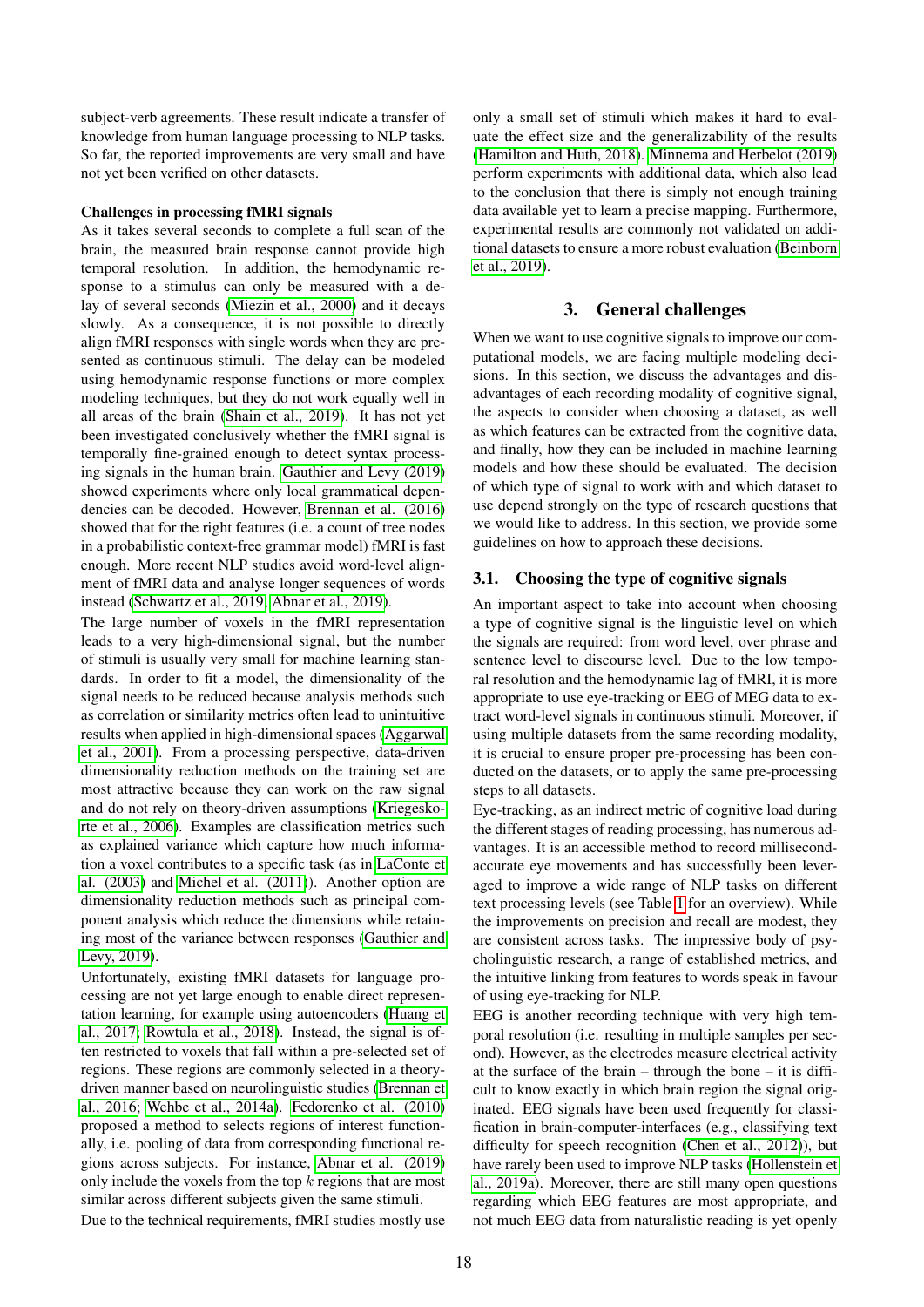available. MEG, however, yields better temporal *and* spatial resolution, which makes is very suitable for NLP. Unfortunately not many MEG datasets from naturalistic studies are currently available.

Finally, the fMRI signal exhibits opposite characteristics. Due to the precise 3D scans, the spatial resolution is very high; but, since it takes a few seconds to produce a scan over the full brain, the temporal resolution is very low. Recently, fMRI data has become popular in NLP to evaluate neural language models (e.g., [Schwartz et al. \(2019\)](#page-11-9)) and to improve word representations [\(Toneva and Wehbe, 2019\)](#page-12-7). It is useful to leverage fMRI signals if the localization of cognitive processes plays an important role and to investigate theories about specialized processing areas. Unfortunately fMRI scans are less accessible and more expensive. Evidently, human language processing recordings are very noisy. Therefore, if possible it is advisable to work with multiple datasets of the same modality, or to work with multiple modalities to achieve more robust results.

It is insightful to run experiments on multiple cognitive datasets of the same modality. This ensures that the NLP models are not merely picking up on the noise in the cognitive data, but actually learning from language processing specific signals. For instance, [Hollenstein and Zhang](#page-10-12) [\(2019\)](#page-10-12) combine gaze feature from three corpora, and [Men](#page-10-13)[sch et al. \(2017\)](#page-10-13) learn a shared representation across many fMRI datasets.

Working with data from multiple modalities is also recommendable. For instance, [Schwartz et al. \(2019\)](#page-11-9) used both MEG and fMRI data to inform language representations, and were able to show how using both modalities simultaneously improves their predictions. Furthermore, [Hollenstein et al. \(2019b\)](#page-10-14) presented a framework for cognitive word embedding evaluation, where embeddings are evaluated by predicting eye-tracking, EEG and fMRI signals from 15 different datasets. Their results show clear correlations between these three modalities. [Barrett et al.](#page-8-17) [\(2018b\)](#page-8-17) combined eye-tracking features with prosodic features, keystroke logs from different corpora, and pre-trained word embeddings for part-of-speech induction and chunking. Several methods were used to project the features into a shared feature space and canonical correlation analysis yielded the best results [\(Faruqui and Dyer, 2014\)](#page-9-12).

Some studies provide data from multiple modalities recorded at different times on different subjects, but on the same stimulus: For example, the UCL corpus [\(Frank et al.,](#page-9-13) [2013\)](#page-9-13) contains self-paced reading times and eye-tracking data, and was later extended with EEG data [\(Frank et al.,](#page-9-14) [2015\)](#page-9-14). Similarly, self-paced reading times and fMRI were recorded for the Natural Stories Corpus [\(Futrell et al., 2018;](#page-9-15) [Shain et al., 2019\)](#page-11-15); EEG and fMRI were recorded for the Alice corpus [\(Brennan et al., 2016;](#page-8-13) [Hale et al., 2018\)](#page-9-3).

For some sources, data from co-registration studies is available, which means two modalities were recorded simultaneously during the same experiment. This has become more popular, since all three modalities are complementary in terms of temporal and spatial resolution as well as the directness in the measurement of neural activity [\(Mulert, 2013\)](#page-11-19). Recent reports attest to the feasibility of co-registration studies for studying the neurobiology of natural reading (see [Kandylaki and Bornkessel-Schlesewsky](#page-10-15) [\(2019\)](#page-10-15) for a review). For example, eye-tracking and EEG recorded concurrently during reading [\(Dimigen et al., 2011;](#page-9-16) [Henderson et al., 2013;](#page-9-17) [Hollenstein et al., 2018;](#page-10-16) [Hollen](#page-10-17)[stein et al., 2019c\)](#page-10-17) and concurrent eye-tracking and fMRI [\(Henderson et al., 2015;](#page-9-18) [Henderson et al., 2016\)](#page-10-18). Using data from co-registration studies in NLP allows for comparison on the same language stimuli, on the same population, and on the same language understanding task, where only the recording method differs.

Finally, the presented recording modalities of cognitive signals in this paper are complementary to each other, the information provided by each modality adds to the full picture. Hence, whether co-registration studies are leveraged or simply data from multiple sources and multiple modalities, it is highly recommendable to test all experiments to improve NLP models on more than one dataset and/or modality.

### 3.2. Selecting a dataset

Datasets of human language processing signals should be chosen based on the research question. It is important to decide whether controlled experiments with clearly distinguishable conditions are required, for instance, if infrequent linguistic phenomena are of interest, or if natural stimuli are favorable to analyze real-world language [\(Hamilton and](#page-9-11) [Huth, 2018\)](#page-9-11).

As a example for controlled settings, [Mitchell et al. \(2008\)](#page-11-11) recorded fMRI data from a isolated word stimuli of 60 concrete nouns. In reading studies, serial presentation of words has often been applied, where one word is presented at the time on the screen (e.g., [Wehbe et al. \(2014a\)](#page-12-10), [Frank et](#page-9-14) [al. \(2015\)](#page-9-14)). In an EEG dataset provided by [Broderick et](#page-8-18) [al. \(2018\)](#page-8-18), the participants also read sentences presented word-by-word. Half of the sentences ended with a congruent word and the other half with an incongruent word, so that the difference in the N400 components could be analyzed. This manipulation facilitates the processing and isolation of the cognitive signals, but it does not reflect processes of natural reading, in which the reader has access to full sentences or texts.

Due to the different scopes in experimental research and NLP, it is seldom possible to directly draw conclusions concerning features from these studies to NLP: Speaking in broad terms, psycholinguistic and neurolinguistic studies provide evidence of human cognitive processing of text or speech primarily through controlled experiments. The experiment as well as the textual stimulus are carefully designed in order to isolate a specific cognitive process. Datadriven NLP works towards enabling computers to understand and manipulate naturally-occurring human language through machine learning models based on huge corpora. The phenomena that NLP models aim to model are typically much broader and less well-defined than what is examined in psycholinguistic studies.

Recently, it has become more common to implement naturalistic reading experiments [\(Hamilton and Huth,](#page-9-11) [2018\)](#page-9-11). Naturalistic reading denotes self-paced reading of naturally-occurring text without any specific task or reading constraints, such as limiting the preview of the following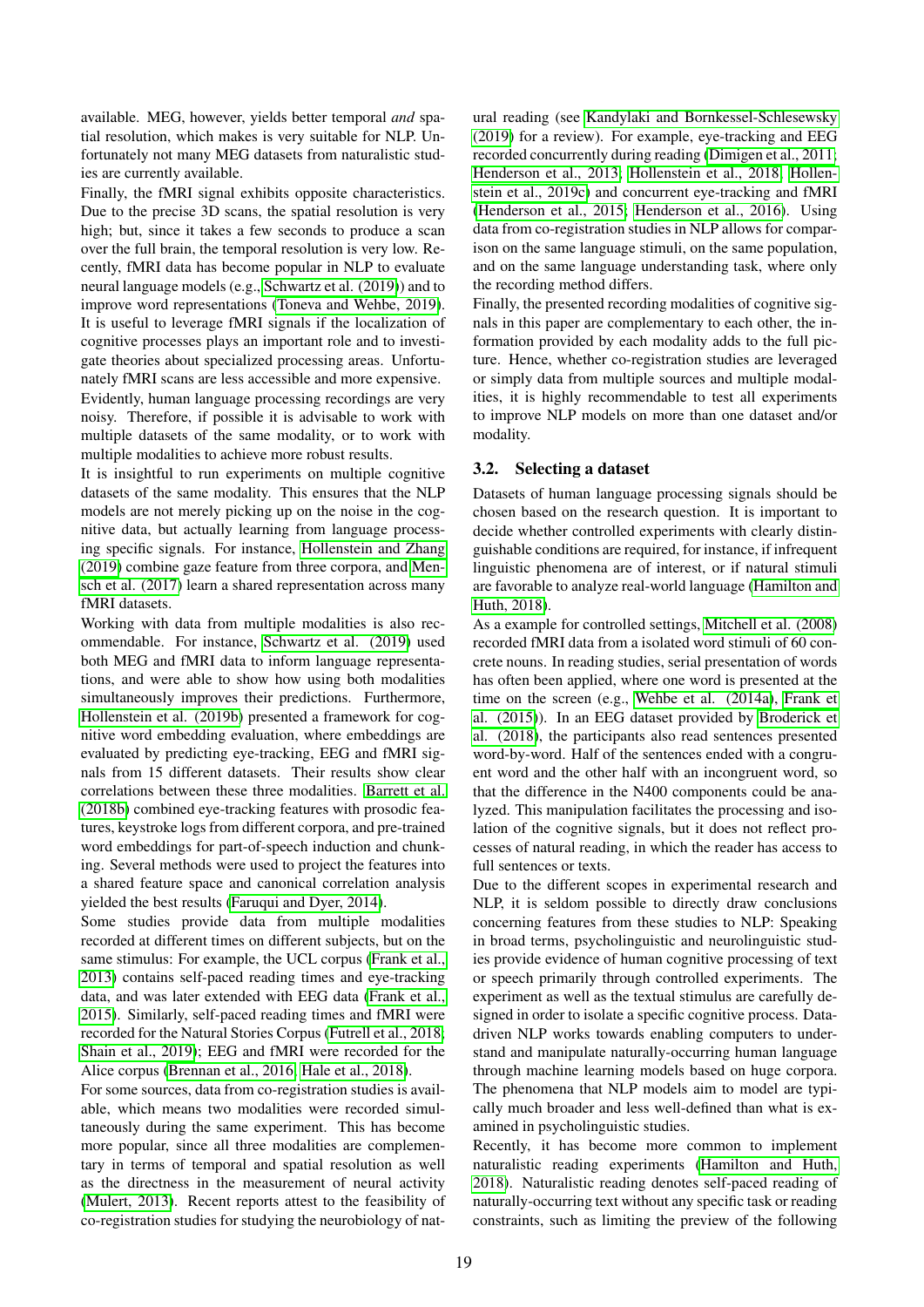words. This allows subjects to read at their own speed and results in different reading times between subjects, which calls for more elaborate pre-processing. Naturalistic reading studies diverge from tightly controlled experimental designs and allow the participants to read continuous stimuli, i.e. full sentences or paragraphs spanning multiple lines on the screen. In addition to the more natural setting, a big advantage is the possibility to study linguistic phenomena on different levels (e.g., phonemes, syllables, words, phrases, sentences, discourse), which unfold at different timescales in the same naturalistic stimulus such as a story. Moreover, naturalistic experimental designs, which use language within the rich context of stories, audiobooks, and dialogues, produce results which are more easily generalizable to everyday language use [\(Kandylaki and Bornkessel-](#page-10-15)[Schlesewsky, 2019\)](#page-10-15). Since generalizability of results is one of the main objectives in experimental science, the potential importance of increased ecological validity in naturalistic experiment paradigms is undeniable.

An example for the use of continuous, naturalistic stimuli is the dataset by [Hollenstein et al. \(2018\)](#page-10-16). They recorded eye-tracking and EEG signals of participants silently reading full real-world sentences. In [Broderick et al. \(2018\)](#page-8-18) and [Shain et al. \(2019\)](#page-11-15) subjects listen to full stories during EEG and fMRI recordings, respectively. In addition to the studies mentioned in this paper, a collection of openly available cognitive datasets useful for NLP in various languages can be found online.<sup>[2](#page-5-0)</sup>

#### Multilingual neurolinguistics

The majority of research in NLP, as well as most of the available cognitive data sources is in English. However, it is well known that language processing between native and foreign language speakers differs in the active brain regions [\(Perani et al., 1996\)](#page-11-20). Moreover, second language learners exhibit different reading patterns than native speakers [\(Dus](#page-9-19)[sias, 2010\)](#page-9-19).

Eye-tracking and fMRI studies on bilingualism suggest that, although the same general structures are active for both languages, differences within these general structures are present across languages and across levels of processing [\(Marian et al., 2003;](#page-10-19) [Dehghani et al., 2017\)](#page-9-8). In an effort to promote eye-tracking research of bilingual reading, [Cop](#page-8-19) [et al. \(2017\)](#page-8-19) provide an English-Dutch eye-tracking corpus tailored to analyze the bilingual reading process.

Further, there are even differences in the processing of dialects and standard variations, e.g., [Lundquist and](#page-10-20) [Vangsnes \(2018\)](#page-10-20) for Norwegian dialects and [Stocker and](#page-11-21) [Hartmann \(2019\)](#page-11-21) for variations of German. Hence, it is not only important to take language-specific aspects into account in the NLP methods, but it is crucial to account for these differences in human language processing. It remains an open questions how many of the referenced studies in this paper would generalize to other languages.

# 3.3. Extracting features

This section covers different approaches to find the most meaningful features from human language processing recordings.

NLP studies that leverage human gaze signals from reading mostly use a broad range of established features, encompassing both early and late measures of cognitive processing. These features are then used in machine learning systems to learn patterns. [Barrett et al. \(2016a\)](#page-8-0) use 22 features for part-of-speech induction, [Hollenstein and Zhang \(2019\)](#page-10-12) use 17 features for named entity recognition, and [Strzyz et](#page-11-3) [al. \(2019\)](#page-11-3) use 12 features for dependency parsing. Studies that systematically test different combinations of features, generally reveal that using a broad range of established features, such as first, mean and total fixation duration, yield the largest improvements [\(Barrett et al., 2016a;](#page-8-0) [Yaneva et](#page-12-1) [al., 2018;](#page-12-1) [Hollenstein and Zhang, 2019;](#page-10-12) [Rohanian et al.,](#page-11-2) [2017\)](#page-11-2).

Most studies combine linguistic features with gaze features (e.g., [Rohanian et al. \(2017\)](#page-11-2) and [Yaneva et al. \(2018\)](#page-12-1)). Further, [Barrett et al. \(2016a\)](#page-8-0) use word frequency and word length features in combination with eye-tracking features, because the two properties explain much of the variance in fixation duration [\(Just and Carpenter, 1980;](#page-10-21) [Levy, 2008\)](#page-10-22). Results by [Demberg and Keller \(2008\)](#page-9-20) and [Lopopolo et al.](#page-10-23) [\(2019\)](#page-10-23) showed a relation between regression features and the syntactic structure of sentences: About 40% of regressions land on target words engaged in dependency relations. Moreover, many other properties such as transitional probabilities or age of acquisition could also be used. In [Hol](#page-10-12)[lenstein and Zhang \(2019\)](#page-10-12) and [Barrett et al. \(2018b\)](#page-8-17), gaze features are combined with pre-trained word embeddings to improve performance.

All these works, however, rely on rather heavy feature engineering. Contrariwise, these features can also be predicted from text: Hahn and Keller (2016) presented an unsupervised neural model of human reading by predicting the fixations within sentences. Similarly, [Matthies and Søgaard](#page-10-24) [\(2013\)](#page-10-24) predict skipping probabilities across multiple readers. Moreover, [Singh et al. \(2016\)](#page-11-22) introduced a method where eye movements are learned in order to alleviate the need to get the task data annotated with eye movements. A similar approach is also used by [Long et al. \(2019\)](#page-10-25). Comparably, fMRI signals have been predicted from language model representations, e.g., [Rodrigues et al. \(2018\)](#page-11-23) and [Abnar et al. \(2018\)](#page-8-8).

In general, feature engineering for M/EEG and fMRI data is more a matter of dimensionality reduction. For instance, most studies leveraging M/EEG data for NLP average the signals over all electrodes or sensors (e.g., [Wehbe et al.](#page-12-6) [\(2014b\)](#page-12-6)). Moreover, methods such as principal component analysis are often used to reduce the dimensions of both M/EEG and fMRI data. In the case of fMRI data, we mention several strategies for voxel selection in Section [2.3.](#page-2-1) to reduce the number of dimensions. For M/EEG signals, it is also possible to work with frequency band features or ERPs based on neurolinguistic findings (see Section [2.2.\)](#page-1-1). However, these features have not yet been explored in detail to improve NLP tasks.

#### Aggregating features

Controlled psycholinguistic studies include multiple subjects to obtain significant differences considering the effect

<span id="page-5-0"></span><sup>&</sup>lt;sup>2</sup>https://github.com/norahollenstein/cognitiveNLPdataCollection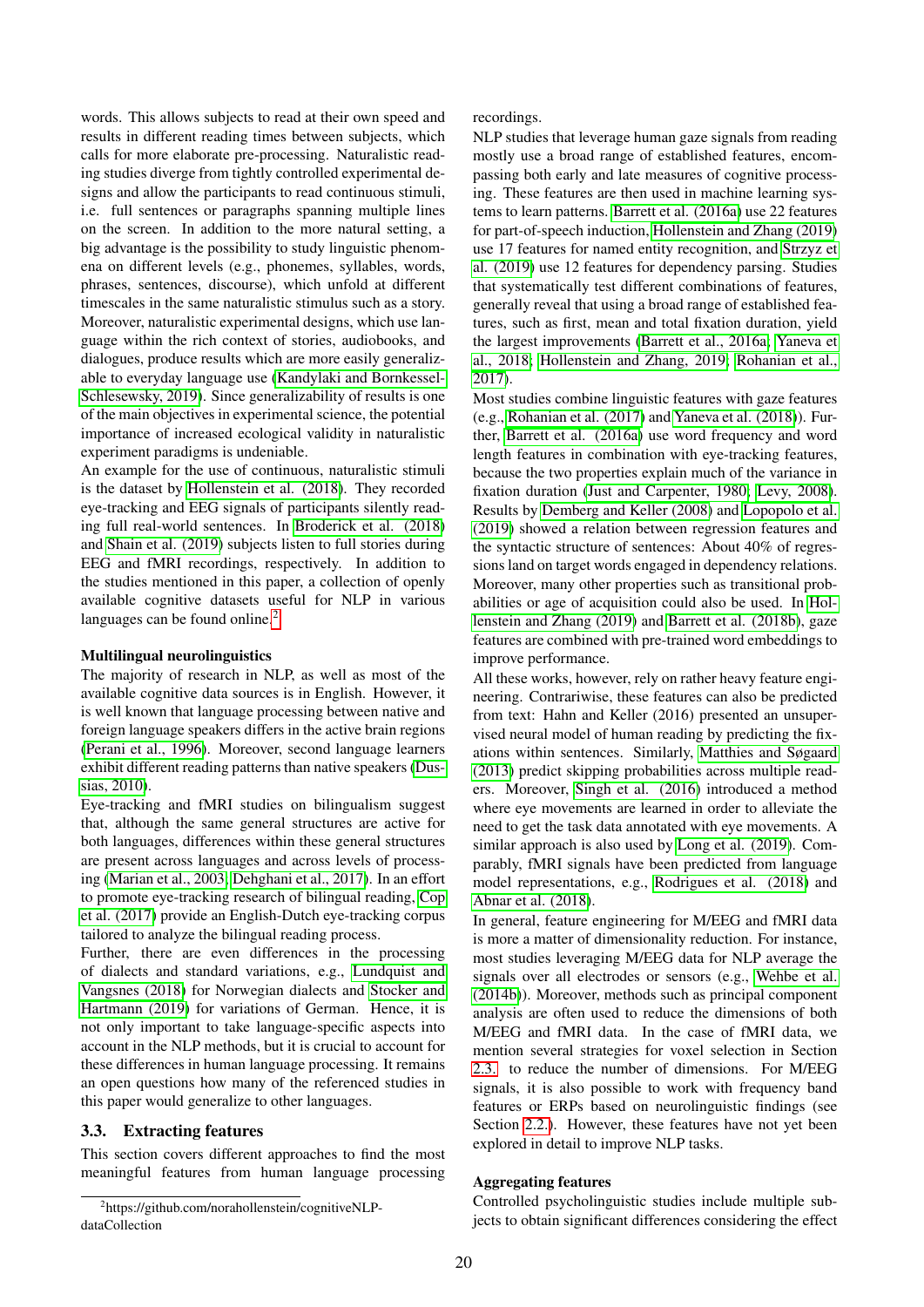sizes of interest [\(Vasishth et al., 2018\)](#page-12-12). In many NLP studies that use eye movements as word representations, eye movement metrics are averaged over several readers arguing for more stability and less noise, but most studies are limited by number of words and readers in the provided corpora [\(Rohanian et al., 2017;](#page-11-2) [Yaneva et al., 2018;](#page-12-1) [Mishra](#page-11-0) [et al., 2017b;](#page-11-0) [Hollenstein et al., 2019a\)](#page-10-0). But how many subjects are required to obtain a robust average signal for NLP? Gaze annotation can never be a gold annotation, irrespective of the number of readers. It is intrinsically noisy and there is no uniquely correct reading pattern. Skilled readers will exhibit a more idiosyncratic reading behaviour under similar conditions. Language learners or readers with reading impairments will exhibit a noisier signal, that is difficult to use in NLP [\(Bingel et al., 2018\)](#page-8-2). [Takmaz et al. \(2019\)](#page-11-24) compared aggregated gaze features and sequential features for generating image captions.

[Hollenstein et al. \(2019a\)](#page-10-0) used eye movement and EEG features to improve named entity recognition, relation classification and sentiment classification. They showed that averaging over ten skilled native readers is able to diminish the noise and variability between subjects, to the extent where the average worked almost as good as the best individual reader, for both gaze and EEG models. While subject variability is even larger in fMRI signals, averaging over participants can help to avoid overfitting [\(Bingel et](#page-8-12) [al., 2016\)](#page-8-12). Moreover, [Schwartz et al. \(2019\)](#page-11-9) showed how a language model fine-tuned with fMRI brain activity data transfers across multiple participants.

#### Word-level signals

In some studies, averages of gaze features over word types have been used to alleviate the need of having gaze data at test time, and even achieved better results than tokenlevel features [\(Barrett et al., 2016a;](#page-8-0) [Hollenstein and Zhang,](#page-10-12) [2019\)](#page-10-12). [Klerke and Plank \(2019\)](#page-10-26) analyzed this in detail for PoS tagging and found that content words are especially sensitive to type-level gaze features.

For recordings of continuous stimuli, the EEG samples have to be mapped to the points in time where a word (or phrase) was heard or read. Hauk and Pulvermüller (2004) presented evidence that lexical access from written word stimuli is an early process that follows stimulus presentation by less than 200 ms. Between 200-500ms, the word's semantic properties are processed [\(Wehbe et al., 2014b\)](#page-12-6). Moreover, [Dimigen et al. \(2011\)](#page-9-16) studied the linguistic effects of eye movements and EEG signal co-registration in natural reading and showed that they accurately represent lexical processing. This suggest that, in the case of reading, the brain processes words when they are fixated for the first time, so that by mapping the EEG samples to the corresponding reading times it is possible to extract wordlevel EEG features. In combination with the eye-tracking, the high sampling rate of EEG allows us to get a definable signal for each token. In case of listening, the EEG signals can simply be mapped to the timestamps of the utterances. Analogous to the type aggregation approach described for eye-tracking signals, token-level EEG and fMRI features can be aggregated on word type level [\(Hollenstein](#page-10-0) [et al., 2019a;](#page-10-0) [Bingel et al., 2016\)](#page-8-12). This eliminates the need of recorded data at test time, however the results are more promising for eye-tracking data than for brain activity.

In the case of fMRI, however, extracting token-level or type-level signals from continuous stimuli is less recommendable. A few studies have extracted token-level features from scans of a few seconds of duration. [Bingel et](#page-8-12) [al. \(2016\)](#page-8-12) computed individual word features for PoS induction by accounting for the hemodynamic delay using a Gaussian sliding window over a certain time window. [Hol](#page-10-14)[lenstein et al. \(2019b\)](#page-10-14) also account for this delay when extraction word-level features, and then average the word features over multiple trials from different contexts. It is difficult to quantify how much of the information of single word processing is captured in these signals. In fMRI studies, models are most often trained separately for each subject due to the large individual differences. It is, however, also possible to learn a shared representation between subjects [\(Vodrahalli et al., 2018\)](#page-12-11). Additionally, the signal can be averaged if multiple trials are available per stimulus as in [Mitchell et al. \(2008\)](#page-11-11).

# 3.4. Including the features in the models

This section describes the most common machine learning methods for leveraging human cognitive processing for NLP. In most applications of systems using human data, it is sub-optimal to require real-time human features at test time. For eye-tracking, there are several studies working towards not requiring recordings during inference. We start by outlining those methods and move to other cognitive signals thereafter.

When using human language processing data recorded from continuous stimuli, it is intuitive to implement sequence labelling or sequence classification approaches. For instance, [Strzyz et al. \(2019\)](#page-11-3) argue in favor of using bidirectional LSTMs for predicting eye-movement information. Many of other studies have leveraged similar neural architectures, for example, [Klerke et al. \(2016\)](#page-10-1) and [Hollen](#page-10-12)[stein and Zhang \(2019\)](#page-10-12).

A basic approach is to include cognitive features as multidimensional vectors to represent each word, possibly along with other word-based features. For instace, [Rohanian et](#page-11-2) [al. \(2017\)](#page-11-2), [Barrett and Søgaard \(2015\)](#page-8-20) and [Yaneva et al.](#page-12-1) [\(2018\)](#page-12-1) implemented this approach for eye-tracking data. However, this requires gaze data at test time. [Barrett et](#page-8-0) [al. \(2016a\)](#page-8-0) and [Barrett et al. \(2016b\)](#page-8-21) showed that wordtype averages of gaze features yielded better results for PoS induction than token-level features. In this case, gaze representations are used similarly to word embeddings, with which they can also be combined [\(Barrett et al., 2018b\)](#page-8-17). [Klerke and Plank \(2019\)](#page-10-26) analyzed this in detail for PoS tagging and showed that word type variance was better than individual gaze representations and less aggregated gaze features. Additionally, [Hollenstein and Zhang \(2019\)](#page-10-12) showed the same advantages of type-level aggregated features for improving named entity recognition on corpora with no available gaze features during training *and* testing. However, type aggregation on EEG data has not shown the same positive benefits [\(Hollenstein et al., 2019a\)](#page-10-0).

Concatenating cognitive features has also been tested with brain activity data. [Bingel et al. \(2016\)](#page-8-12) concatenate ex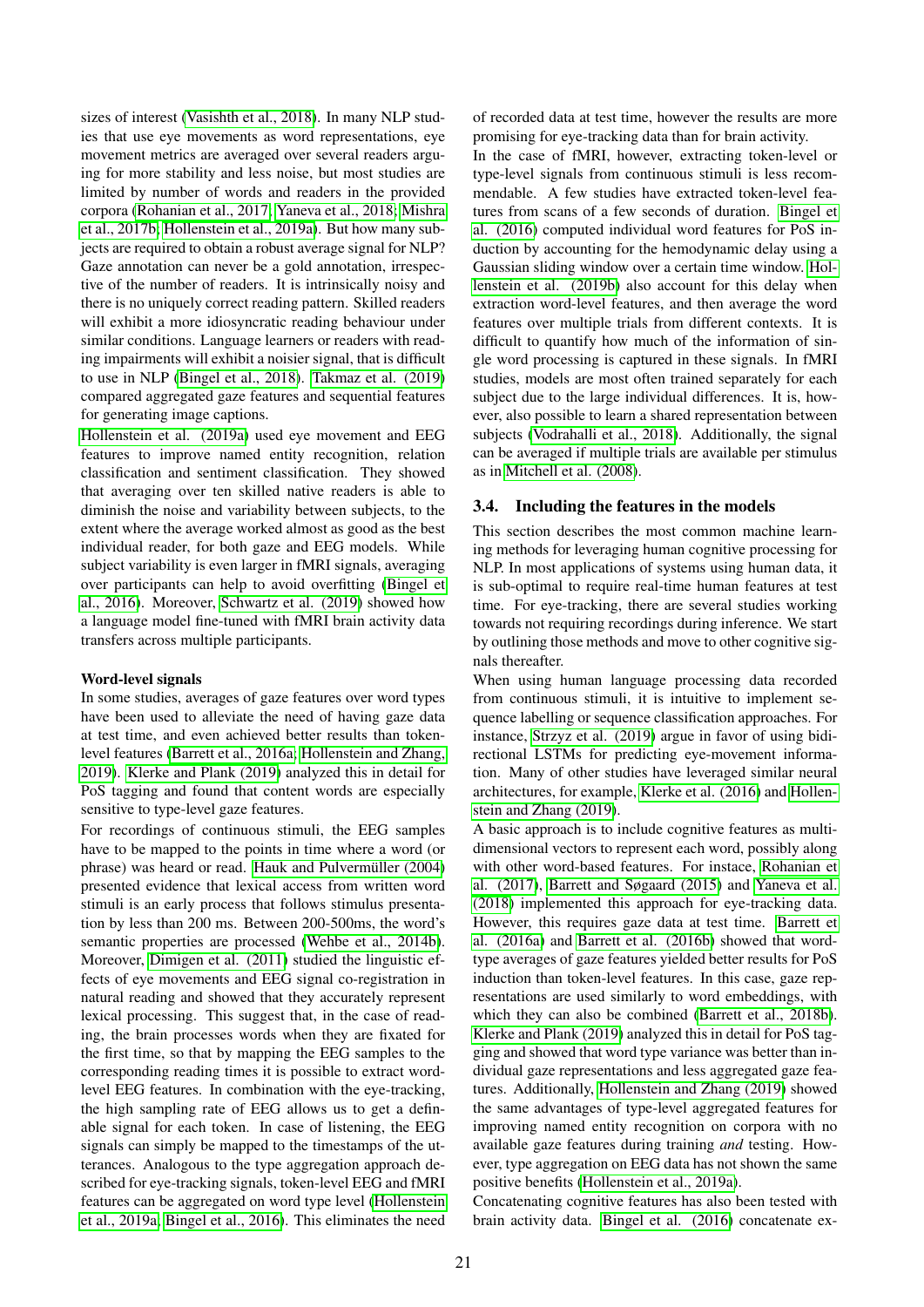tracted fMRI vectors from multiple subjects with linguistic features. Moreover, [Schwartz et al. \(2019\)](#page-11-9) include fMRI and MEG data to augment a language model by fine-tuning a model trained on textual input with brain activity signals. In addition, multi-task learning is a method of training a system that inherently does not need human data on the test set. Multi-task learning studies typically use only one feature, but that is most likely due to constraints in the model architecture, i.e. an increasing number of parameters leading to longer training times. [Hollenstein et al. \(2019a\)](#page-10-0) trained multi-task learning models to learn eye-tracking and EEG features at the same time as NLP tasks such as sentiment analysis and relation detection. Multi-task learning has also been successful when generalizing across subjects from EEG data, for applications such as brain-computer interfaces [\(Alamgir et al., 2010\)](#page-8-22). Leveraging eye-tracking data, González-Garduño and Søgaard (2017), [Klerke et al.](#page-10-1) [\(2016\)](#page-10-1) and [Klerke and Plank \(2019\)](#page-10-26) employ a multi-task learning setup for text compression, readability prediction, and syntactic tagging, respectively, while also learning to predict a gaze feature as an auxiliary task.

Lastly, another related option is to regularise the attention of a recurrent neural network with human data for sequence classification. Attention weights influence the relative importance of each word on the model, but require large amounts of data to be trained. [Barrett et al. \(2018a\)](#page-8-23) used sentences from the main dataset to update the model parameters, while sentences from a smaller, non-overlapping eye-tracking corpus were used to only train the attention function. Regularising the attention function could also be done using other human measures such as EEG.

## 3.5. Measuring improvements

On one hand, natural language understanding models are mostly optimized for performance on specific tasks and typically do not transfer well to other tasks or even other datasets [\(Talman and Chatzikyriakidis, 2019\)](#page-12-13). On the other hand, cognitive signals are typically constrained to their experimental design and stimuli. These discrepancies may lead to limitations in the possible improvements when leveraging cognitive signals to enhance NLP models.

Indeed, the improvements achieved with cognitive signals are often modest. Therefore, we want to highlight the importance of robust baselines and proper significance testing. Examples of strong baselines are, for instance, word frequency for eye-tracking signals to ensure that the cognitive features add more to the model than purely lexical aspects; or comparing EEG and fMRI feature vectors to random vectors to guarantee that the cognitive features contain more than added dimensions of noise. Additionally, after achieving better results than strong baseline models, one needs to ascertain that the improvements are not due to some artifacts in the cognitive data. Hence, it is vital to perform suitable significance tests, such as permutation tests [\(Dror et al., 2018\)](#page-9-23).

Furthermore, [Gauthier and Ivanova \(2018\)](#page-9-24) propose three highly sensible strategies for making language decoding studies from brain activity more interpretable: (1) committing to a specific mechanism and task, which would help to distinctly link brain activity features to specific NLP tasks,

(2) dividing the input feature space into subsets that capture representations optimized for a particular task, and (3) explicitly measuring explained variance to evaluate the extent to which each model component explain the overall brain responses.

## 4. Ethical considerations

To conclude this paper, we address some of the ethical considerations that arise when working with human language processing signals for NLP. As researchers in this area, we mostly make use of existing datasets that have been collected by psychology researchers. Nevertheless, the following ethical aspects should be taken into account.

First, we want to highlight the necessity of considering the high-level consequences of our work. It becomes increasingly relevant to examine the implications of the interaction between humans and machines, between what can be recorded from a human brain and what can be extracted from those signals. What is the potential of the derived results? What is the objective of the final application? What is the impact on people and society? [Suster et al. \(2017\)](#page-11-25) describe this aspect as the dual use of data: Applications leveraging cognitive cues for improving NLP (and many other machine learning applications) have the potential to be applied in both beneficial and harmful ways.

Second, it is essential to remember the responsibility towards research subjects and towards protecting the individual [\(Suster et al., 2017\)](#page-11-25). All collected data comes from humans willing to share their brain activity for research. Hence, the participants as well as their data should be treated respectfully, even if as NLP practitioners we are leveraging provided data and not recording it ourselves. Although the data is anonymized after recording, we should refrain from drawing inferences from our models back to single participants.

Finally, the origins of the data and any biases within them should be considered. Most psychological studies are based on Western, educated, industrialized, rich, and democratic research participants (so-called *WEIRD*, [Henrich et](#page-10-27) [al. \(2010\)](#page-10-27)). By assuming that human nature is so universal that findings on this group would translate to all other demographics, this has led to a heavily biased collection of psychological data. The potential consequences of exclusion or demographic misrepresentation should not be ignored [\(Hovy and Spruit, 2016\)](#page-10-28). One step further, [Caliskan](#page-8-24) [et al. \(2017\)](#page-8-24) showed that text corpora contain recoverable and accurate imprints of our historic biases. These biases can be extracted from text, and are also reflected in eye movements and brain activity recordings [\(Wu et al., 2012;](#page-12-14) Herlitz and Lovén, 2013; [Fabi and Leuthold, 2018\)](#page-9-25). Thus, it is very important to remember that with extensive reuse of the same corpora these biases – participant sampling as well as experimental biases – are propagated to many experiments, and researchers should be careful in the interpretation of the results.

## Acknowledgements

Author L. Beinborn was funded by the Netherlands Organisation for Scientific Research, through a Gravitation Grant 024.001.006 to the Language in Interaction Consortium.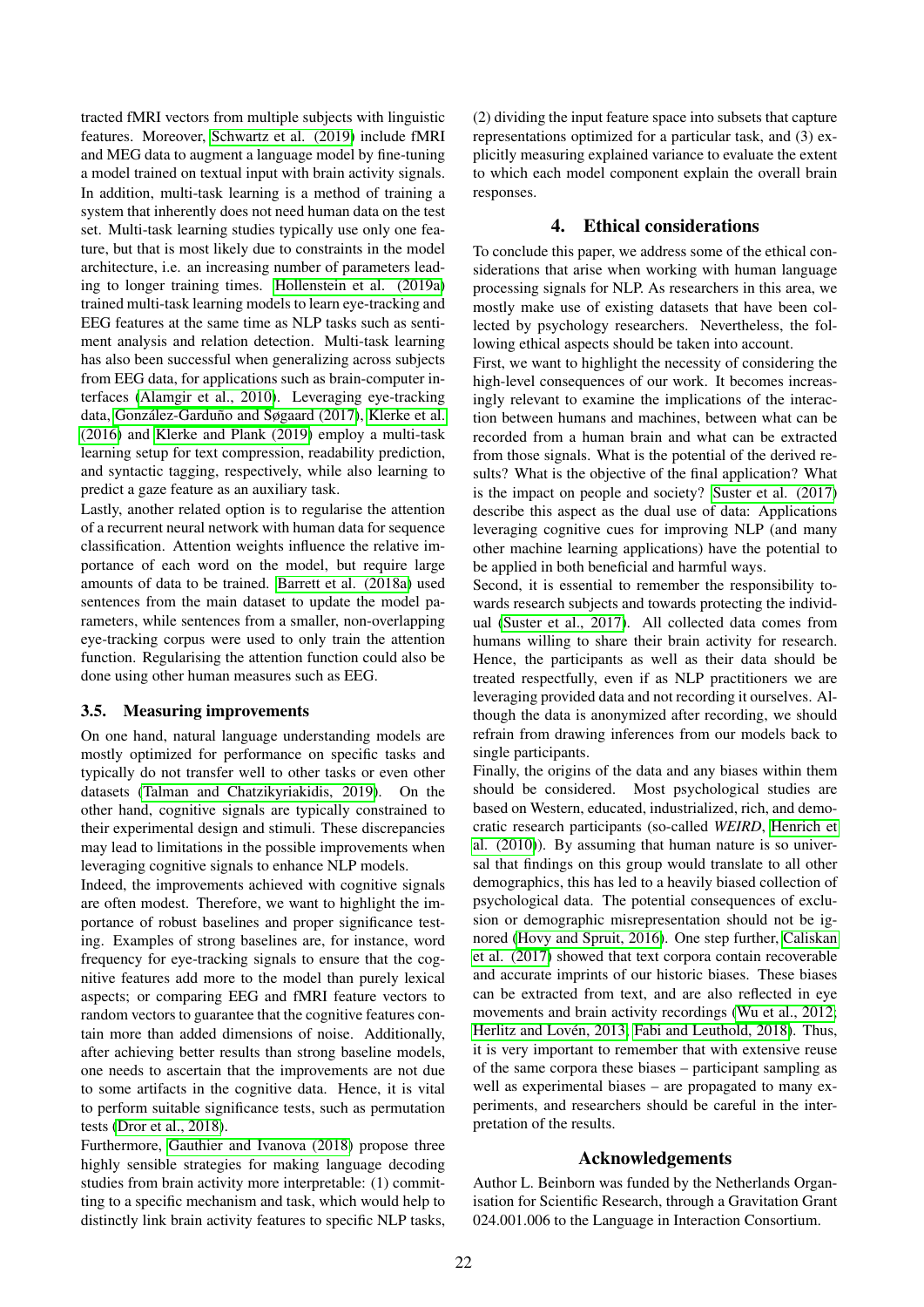## Bibliographical References

- <span id="page-8-8"></span>Abnar, S., Ahmed, R., Mijnheer, M., and Zuidema, W. (2018). Experiential, distributional and dependencybased word embeddings have complementary roles in decoding brain activity. In *Proceedings of the 8th Workshop on Cognitive Modeling and Computational Linguistics (CMCL 2018)*, pages 57–66.
- <span id="page-8-14"></span>Abnar, S., Beinborn, L., Choenni, R., and Zuidema, W. (2019). Blackbox meets blackbox: Representational similarity & stability analysis of neural language models and brains. In *Proceedings of the 2019 ACL Workshop BlackboxNLP: Analyzing and Interpreting Neural Networks for NLP*, pages 191–203.
- <span id="page-8-15"></span>Aggarwal, C. C., Hinneburg, A., and Keim, D. A. (2001). On the surprising behavior of distance metrics in high dimensional space. In Jan Van den Bussche et al., editors, *Database Theory — ICDT 2001*, pages 420–434, Berlin, Heidelberg. Springer Berlin Heidelberg.
- <span id="page-8-22"></span>Alamgir, M., Grosse-Wentrup, M., and Altun, Y. (2010). Multitask learning for brain-computer interfaces. In *Proceedings of the thirteenth international conference on artificial intelligence and statistics*, pages 17–24.
- <span id="page-8-6"></span>Alday, P. M. (2019). M/EEG analysis of naturalistic stories: a review from speech to language processing. *Language, Cognition and Neuroscience*, 34(4):457–473.
- <span id="page-8-9"></span>Anderson, A. J., Kiela, D., Clark, S., and Poesio, M. (2017). Visually grounded and textual semantic models differentially decode brain activity associated with concrete and abstract nouns. *Transactions of the Association for Computational Linguistics*, 5:17–30.
- <span id="page-8-20"></span>Barrett, M. and Søgaard, A. (2015). Reading behavior predicts syntactic categories. In *Proceedings of the nineteenth conference on computational natural language learning*, pages 345–249.
- <span id="page-8-0"></span>Barrett, M., Bingel, J., Keller, F., and Søgaard, A. (2016a). Weakly supervised part-of-speech tagging using eyetracking data. In *Proceedings of the 54th Annual Meeting of the Association for Computational Linguistics*, volume 2, pages 579–584.
- <span id="page-8-21"></span>Barrett, M., Keller, F., and Søgaard, A. (2016b). Crosslingual transfer of correlations between parts of speech and gaze features. In *Proceedings of the 26th International Conference on Computational Linguistics: Technical Papers*, pages 1330–1339.
- <span id="page-8-23"></span>Barrett, M., Bingel, J., Hollenstein, N., Rei, M., and Søgaard, A. (2018a). Sequence classification with human attention. In *Proceedings of the 22nd Conference on Computational Natural Language Learning*, pages 302– 312.
- <span id="page-8-17"></span>Barrett, M., González-Garduño, A. V., Frermann, L., and Søgaard, A. (2018b). Unsupervised induction of linguistic categories with records of reading, speaking, and writing. In *Proceedings of the 2018 Conference of the North American Chapter of the Association for Computational Linguistics: Human Language Technologies, Volume 1 (Long Papers)*, pages 2028–2038.
- <span id="page-8-16"></span>Beinborn, L., Abnar, S., and Choenni, R. (2019). Robust evaluation of language-brain encoding experiments. *arXiv preprint arXiv:1904.02547*.
- <span id="page-8-3"></span>Berzak, Y., Nakamura, C., Flynn, S., and Katz, B. (2017). Predicting native language from gaze. In *Proceedings of the 55th Annual Meeting of the Association for Computational Linguistics (Volume 1: Long Papers)*, pages 541– 551.
- <span id="page-8-12"></span>Bingel, J., Barrett, M., and Søgaard, A. (2016). Extracting token-level signals of syntactic processing from fMRI with an application to PoS induction. In *Proceedings of the 54th Annual Meeting of the Association for Computational Linguistics (Volume 1: Long Papers)*, volume 1, pages 747–755. ACL.
- <span id="page-8-2"></span>Bingel, J., Barrett, M., and Klerke, S. (2018). Predicting misreadings from gaze in children with reading difficulties. In *Proceedings of the thirteenth workshop on innovative use of NLP for building educational applications*, pages 24–34.
- <span id="page-8-13"></span>Brennan, J. R., Stabler, E. P., Van Wagenen, S. E., Luh, W.-M., and Hale, J. T. (2016). Abstract linguistic structure correlates with temporal activity during naturalistic comprehension. *Brain and Language*, 157:81–94.
- <span id="page-8-11"></span>Brennan, J. (2016). Naturalistic sentence comprehension in the brain. *Language and Linguistics Compass*, 10(7):299–313.
- <span id="page-8-18"></span>Broderick, M. P., Anderson, A. J., Di Liberto, G. M., Crosse, M. J., and Lalor, E. C. (2018). Electrophysiological correlates of semantic dissimilarity reflect the comprehension of natural, narrative speech. *Current Biology*, 28(5):803–809.
- <span id="page-8-7"></span>Brouwer, H., Crocker, M. W., Venhuizen, N. J., and Hoeks, J. C. (2017). A neurocomputational model of the n400 and the p600 in language processing. *Cognitive science*, 41:1318–1352.
- <span id="page-8-10"></span>Bulat, L., Clark, S., and Shutova, E. (2017). Speaking, seeing, understanding: Correlating semantic models with conceptual representation in the brain. In *Proceedings of the 2017 Conference on Empirical Methods in Natural Language Processing*, pages 1081–1091. Association for Computational Linguistics.
- <span id="page-8-24"></span>Caliskan, A., Bryson, J. J., and Narayanan, A. (2017). Semantics derived automatically from language corpora contain human-like biases. *Science*, 356(6334):183– 186.
- <span id="page-8-4"></span>Chen, Y.-N., Chang, K.-M., and Mostow, J. (2012). Towards using EEG to improve ASR accuracy. In *Proceedings of the 2012 Conference of the North American Chapter of the Association for Computational Linguistics: Human Language Technologies*, pages 382–385. Association for Computational Linguistics.
- <span id="page-8-1"></span>Cheri, J., Mishra, A., and Bhattacharyya, P. (2016). Leveraging annotators' gaze behaviour for coreference resolution. In *Proceedings of the 7th Workshop on Cognitive Aspects of Computational Language Learning*, pages 22–26.
- <span id="page-8-19"></span>Cop, U., Dirix, N., Drieghe, D., and Duyck, W. (2017). Presenting GECO: An eyetracking corpus of monolingual and bilingual sentence reading. *Behavior Research Methods*, 49(2):602–615.
- <span id="page-8-5"></span>Craik, A., He, Y., and Contreras-Vidal, J. L. (2019). Deep learning for electroencephalogram (EEG) classifi-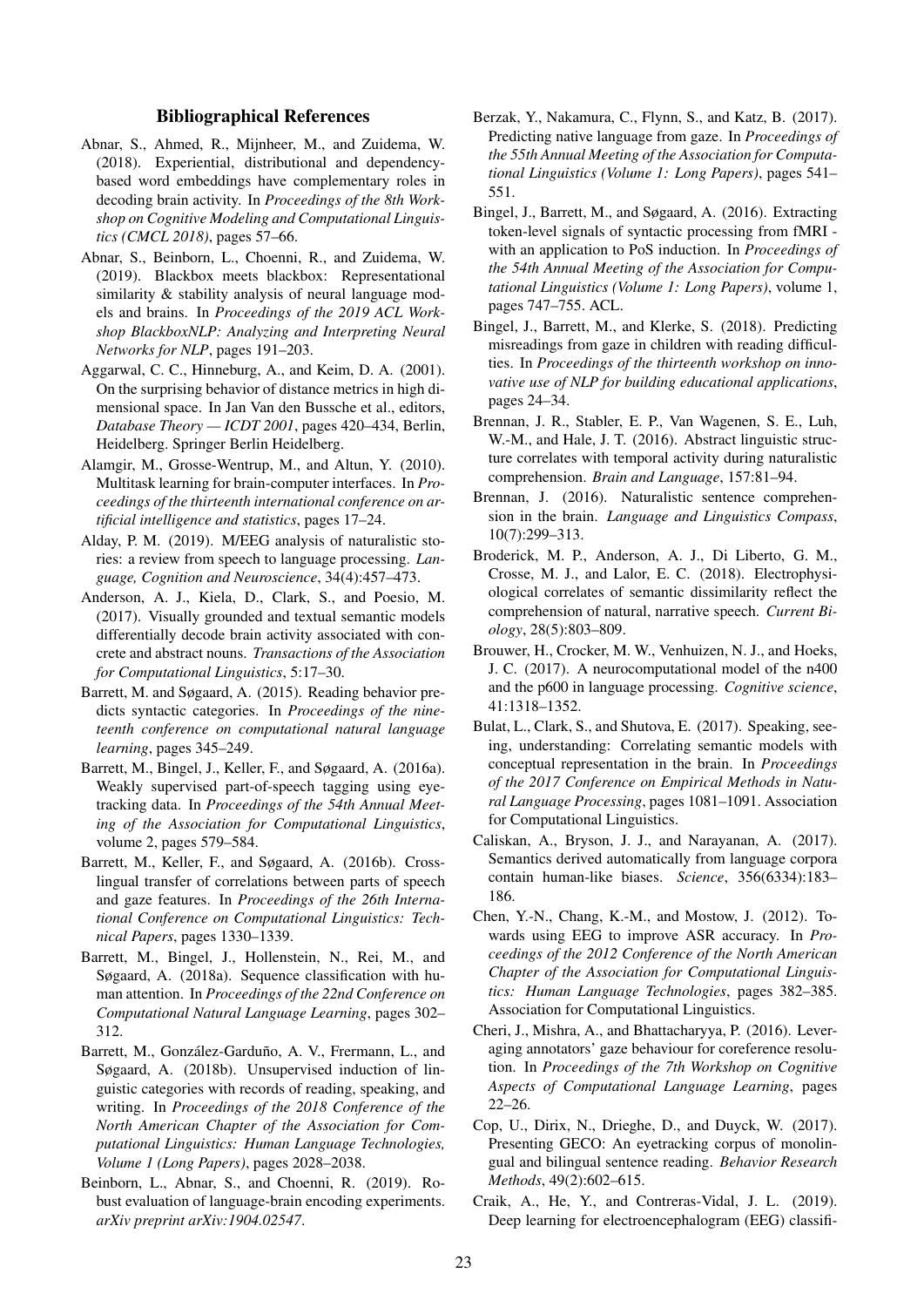cation tasks: a review. *Journal of neural engineering*, 16(3):031001.

- <span id="page-9-1"></span>Dalmaijer, E. (2014). Is the low-cost EyeTribe eye tracker any good for research? Technical report, PeerJ PrePrints.
- <span id="page-9-8"></span>Dehghani, M., Boghrati, R., Man, K., Hoover, J., Gimbel, S. I., Vaswani, A., Zevin, J. D., Immordino-Yang, M. H., Gordon, A. S., Damasio, A., et al. (2017). Decoding the neural representation of story meanings across languages. *Human brain mapping*, 38(12):6096–6106.
- <span id="page-9-20"></span>Demberg, V. and Keller, F. (2008). Data from eye-tracking corpora as evidence for theories of syntactic processing complexity. *Cognition*, 109(2):193–210.
- <span id="page-9-4"></span>Devlin, J., Chang, M.-W., Lee, K., and Toutanova, K. (2019). BERT: Pre-training of deep bidirectional transformers for language understanding. In *Proceedings of the 2019 Conference of the North American Chapter of the Association for Computational Linguistics: Human Language Technologies, Volume 1 (Long and Short Papers)*, pages 4171–4186.
- <span id="page-9-16"></span>Dimigen, O., Sommer, W., Hohlfeld, A., Jacobs, A. M., and Kliegl, R. (2011). Coregistration of eye movements and EEG in natural reading: analyses and review. *Journal of Experimental Psychology: General*, 140(4):552.
- <span id="page-9-23"></span>Dror, R., Baumer, G., Shlomov, S., and Reichart, R. (2018). The hitchhiker's guide to testing statistical significance in natural language processing. In *Proceedings of the 56th Annual Meeting of the Association for Computational Linguistics (Volume 1: Long Papers)*, pages 1383–1392.
- <span id="page-9-19"></span>Dussias, P. E. (2010). Uses of eye-tracking data in second language sentence processing research. *Annual Review of Applied Linguistics*, 30:149–166.
- <span id="page-9-5"></span>Ehinger, B. V. and Dimigen, O. (2019). Unfold: an integrated toolbox for overlap correction, non-linear modeling, and regression-based eeg analysis. *PeerJ*, 7:e7838.
- <span id="page-9-6"></span>Eugster, M. J., Ruotsalo, T., Spapé, M. M., Kosunen, I., Barral, O., Ravaja, N., Jacucci, G., and Kaski, S. (2014). Predicting term-relevance from brain signals. In *Proceedings of the 37th international ACM SIGIR conference on Research & development in information retrieval*, pages 425–434. ACM.
- <span id="page-9-25"></span>Fabi, S. and Leuthold, H. (2018). Racial bias in empathy: Do we process dark-and fair-colored hands in pain differently? An EEG study. *Neuropsychologia*, 114:143–157.
- <span id="page-9-12"></span>Faruqui, M. and Dyer, C. (2014). Improving vector space word representations using multilingual correlation. In *Proceedings of the 14th Conference of the European Chapter of the Association for Computational Linguistics*, pages 462–471.
- <span id="page-9-10"></span>Fedorenko, E., Hsieh, P.-J., Nieto-Castañón, A., Whitfield-Gabrieli, S., and Kanwisher, N. (2010). New method for fMRI investigations of language: defining ROIs functionally in individual subjects. *Journal of neurophysiology*, 104(2):1177–1194.
- <span id="page-9-13"></span>Frank, S. L., Monsalve, I. F., Thompson, R. L., and Vigliocco, G. (2013). Reading time data for evaluating broad-coverage models of English sentence processing. *Behavior Research Methods*, 45(4):1182–1190.
- <span id="page-9-14"></span>Frank, S. L., Otten, L. J., Galli, G., and Vigliocco, G. (2015). The ERP response to the amount of information conveyed by words in sentences. *Brain and language*, 140:1–11.
- <span id="page-9-0"></span>Funke, G., Greenlee, E., Carter, M., Dukes, A., Brown, R., and Menke, L. (2016). Which eye tracker is right for your research? Performance evaluation of several cost variant eye trackers. In *Proceedings of the Human Factors and Ergonomics Society Annual Meeting*, volume 60, pages 1240–1244. SAGE Publications Sage CA: Los Angeles, CA.
- <span id="page-9-15"></span>Futrell, R., Gibson, E., Tily, H. J., Blank, I., Vishnevetsky, A., Piantadosi, S., and Fedorenko, E. (2018). The Natural Stories Corpus. In *Proceedings of the Eleventh International Conference on Language Resources and Evaluation (LREC-2018)*.
- <span id="page-9-7"></span>Fyshe, A., Talukdar, P. P., Murphy, B., and Mitchell, T. M. (2014). Interpretable semantic vectors from a joint model of brain-and text-based meaning. In *Proceedings of the conference. Association for Computational Linguistics. Meeting*, volume 2014, page 489. NIH Public Access.
- <span id="page-9-24"></span>Gauthier, J. and Ivanova, A. (2018). Does the brain represent words? An evaluation of brain decoding studies of language understanding. *arXiv preprint arXiv:1806.00591*.
- <span id="page-9-9"></span>Gauthier, J. and Levy, R. (2019). Linking artificial and human neural representations of language. In *Proceedings of the 2019 Conference on Empirical Methods in Natural Language Processing and the 9th International Joint Conference on Natural Language Processing (EMNLP-IJCNLP)*, pages 529–539.
- <span id="page-9-2"></span>Gibaldi, A., Vanegas, M., Bex, P. J., and Maiello, G. (2017). Evaluation of the Tobii EyeX eye tracking controller and Matlab toolkit for research. *Behavior research methods*, 49(3):923–946.
- <span id="page-9-22"></span>González-Garduño, A. V. and Søgaard, A. (2017). Using gaze to predict text readability. In *Proceedings of the 12th Workshop on Innovative Use of NLP for Building Educational Applications*, pages 438–443.
- <span id="page-9-3"></span>Hale, J., Dyer, C., Kuncoro, A., and Brennan, J. R. (2018). Finding syntax in human encephalography with beam search. In *Proceedings of the 56th Annual Meeting of the Association for Computational Linguistics (Volume 1: Long Papers)*, pages 2727–2736.
- <span id="page-9-11"></span>Hamilton, L. S. and Huth, A. G. (2018). The revolution will not be controlled: Natural stimuli in speech neuroscience. *Language, Cognition and Neuroscience*, pages 1–10.
- <span id="page-9-21"></span>Hauk, O. and Pulvermüller, F. (2004). Effects of word length and frequency on the human event-related potential. *Clinical Neurophysiology*, 115(5):1090–1103.
- <span id="page-9-17"></span>Henderson, J. M., Luke, S. G., Schmidt, J., and Richards, J. E. (2013). Co-registration of eye movements and event-related potentials in connected-text paragraph reading. *Frontiers in systems neuroscience*, 7:28.
- <span id="page-9-18"></span>Henderson, J. M., Choi, W., Luke, S. G., and Desai, R. H. (2015). Neural correlates of fixation duration in natural reading: Evidence from fixation-related fMRI. *Neu-*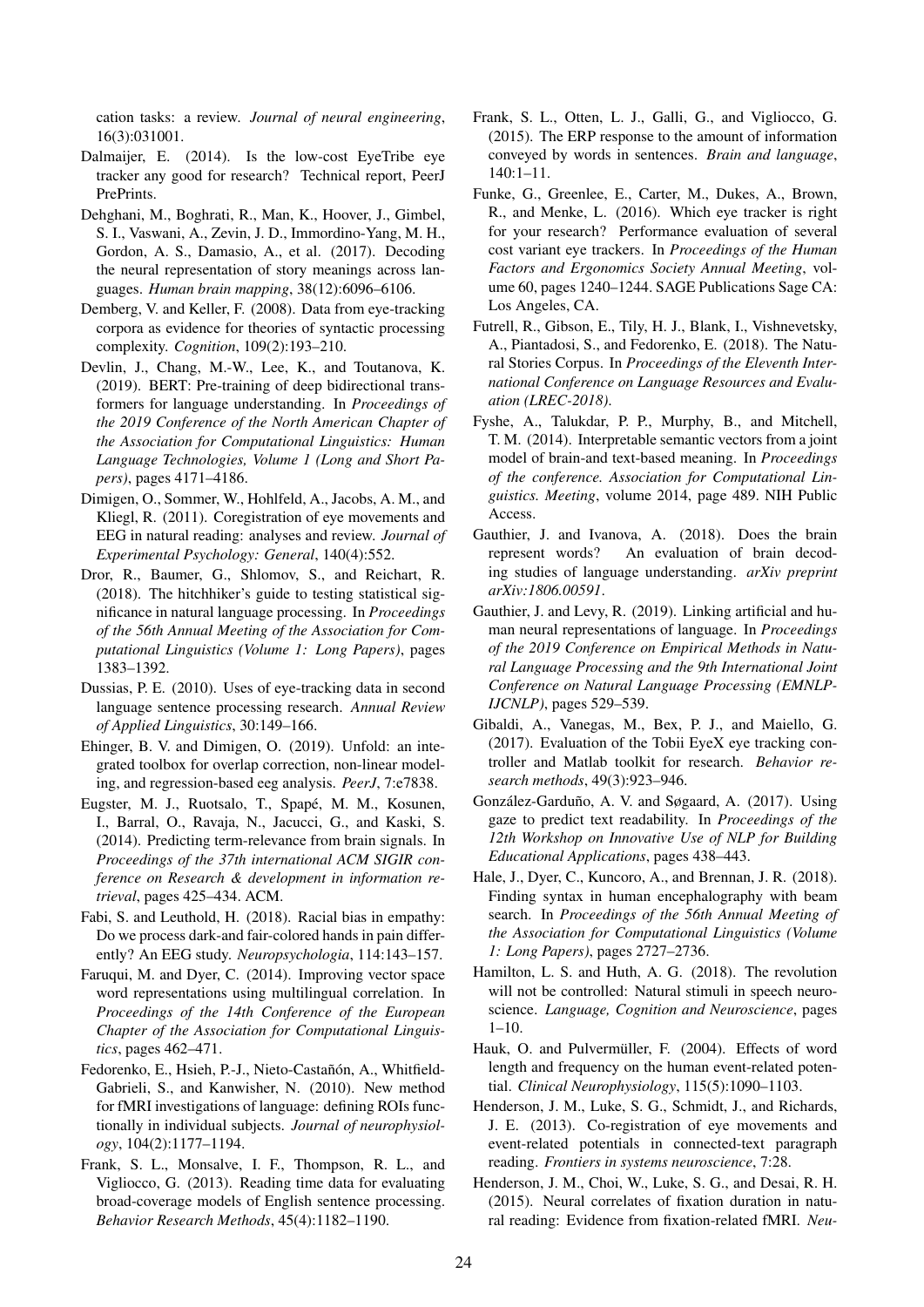*roImage*, 119:390–397.

- <span id="page-10-18"></span>Henderson, J. M., Choi, W., Lowder, M. W., and Ferreira, F. (2016). Language structure in the brain: A fixation-related fMRI study of syntactic surprisal in reading. *Neuroimage*, 132:293–300.
- <span id="page-10-27"></span>Henrich, J., Heine, S. J., and Norenzayan, A. (2010). The weirdest people in the world? *Behavioral and brain sciences*, 33(2-3):61–83.
- <span id="page-10-29"></span>Herlitz, A. and Lovén, J. (2013). Sex differences and the own-gender bias in face recognition: a meta-analytic review. *Visual Cognition*, 21(9-10):1306–1336.
- <span id="page-10-12"></span>Hollenstein, N. and Zhang, C. (2019). Entity recognition at first sight: Improving NER with eye movement information. In *Proceedings of the 2018 Conference of the North American Chapter of the Association for Computational Linguistics: Human Language Technologies, Volume 1 (Long Papers)*.
- <span id="page-10-16"></span>Hollenstein, N., Rotsztejn, J., Troendle, M., Pedroni, A., Zhang, C., and Langer, N. (2018). ZuCo, a simultaneous EEG and eye-tracking resource for natural sentence reading. *Scientific Data*.
- <span id="page-10-0"></span>Hollenstein, N., Barrett, M., Troendle, M., Bigiolli, F., Langer, N., and Zhang, C. (2019a). Advancing NLP with cognitive language processing signals. In *arXiv preprint arXiv:1904.02682*.
- <span id="page-10-14"></span>Hollenstein, N., de la Torre, A., Langer, N., and Zhang, C. (2019b). CogniVal: A framework for cognitive word embedding evaluation. In *Proceedings of the 23nd Conference on Computational Natural Language Learning*.
- <span id="page-10-17"></span>Hollenstein, N., Troendle, M., Zhang, C., and Langer, N. (2019c). Zuco 2.0: A dataset of physiological recordings during natural reading and annotation. *arXiv preprint arXiv:1912.00903*.
- <span id="page-10-28"></span>Hovy, D. and Spruit, S. L. (2016). The social impact of natural language processing. In *Proceedings of the 54th Annual Meeting of the Association for Computational Linguistics (Volume 2: Short Papers)*, pages 591–598.
- <span id="page-10-11"></span>Huang, H., Hu, X., Zhao, Y., Makkie, M., Dong, Q., Zhao, S., Guo, L., and Liu, T. (2017). Modeling task fmri data via deep convolutional autoencoder. *IEEE transactions on medical imaging*, 37(7):1551–1561.
- <span id="page-10-7"></span>Huth, A. G., de Heer, W. A., Griffiths, T. L., Theunissen, F. E., and Gallant, J. L. (2016). Natural speech reveals the semantic maps that tile human cerebral cortex. *Nature*, 532(7600):453–458.
- <span id="page-10-21"></span>Just, M. A. and Carpenter, P. A. (1980). A theory of reading: From eye fixations to comprehension. *Psychological review*, 87(4):329.
- <span id="page-10-15"></span>Kandylaki, K. D. and Bornkessel-Schlesewsky, I. (2019). From story comprehension to the neurobiology of language.
- <span id="page-10-26"></span>Klerke, S. and Plank, B. (2019). At a glance: The impact of gaze aggregation views on syntactic tagging. In *Proceedings of the Beyond Vision and LANguage: inTEgrating Real-world kNowledge (LANTERN)*, pages 51–61.
- <span id="page-10-1"></span>Klerke, S., Goldberg, Y., and Søgaard, A. (2016). Improving sentence compression by learning to predict gaze. In *Proceedings of the 2016 Conference of the North American Chapter of the Association for Computational Lin-*

*guistics: Human Language Technologies*, pages 1528– 1533.

- <span id="page-10-3"></span>Klerke, S., Madsen, J. A., Jacobsen, E. J., and Hansen, J. P. (2018). Substantiating reading teachers with scanpaths. In *Proceedings of the 2018 ACM Symposium on Eye Tracking Research & Applications*, pages 1–3.
- <span id="page-10-4"></span>Klimesch, W. (2012). Alpha-band oscillations, attention, and controlled access to stored information. *Trends in cognitive sciences*, 16(12):606–617.
- <span id="page-10-9"></span>Kriegeskorte, N., Goebel, R., and Bandettini, P. (2006). Information-based functional brain mapping. *Proceedings of the National Academy of Sciences*, 103(10):3863–3868.
- <span id="page-10-2"></span>Kunze, K., Kawaichi, H., Yoshimura, K., and Kise, K. (2013). Towards inferring language expertise using eye tracking. In *CHI'13 Extended Abstracts on Human Factors in Computing Systems*, pages 217–222. ACM.
- <span id="page-10-6"></span>Kutas, M. and Federmeier, K. D. (2000). Electrophysiology reveals semantic memory use in language comprehension. *Trends in cognitive sciences*, 4(12):463–470.
- <span id="page-10-10"></span>LaConte, S., Anderson, J., Muley, S., Ashe, J., Frutiger, S., Rehm, K., Hansen, L. K., Yacoub, E., Hu, X., Rottenberg, D., et al. (2003). The evaluation of preprocessing choices in single-subject bold fmri using npairs performance metrics. *NeuroImage*, 18(1):10–27.
- <span id="page-10-22"></span>Levy, R. (2008). Expectation-based syntactic comprehension. *Cognition*, 106(3):1126–1177.
- <span id="page-10-5"></span>Li, M. and Lu, B.-L. (2009). Emotion classification based on gamma-band EEG. In *Engineering in Medicine and Biology Society, 2009. EMBC 2009. Annual International Conference of the IEEE*, pages 1223–1226. IEEE.
- <span id="page-10-8"></span>Li, J., Fabre, M., Luh, W.-M., and Hale, J. (2018). The role of syntax during pronoun resolution: Evidence from fMRI. In *Proceedings of the Eight Workshop on Cognitive Aspects of Computational Language Learning and Processing*, pages 56–64.
- <span id="page-10-25"></span>Long, Y., Xiang, R., Lu, Q., Huang, C.-R., and Li, M. (2019). Improving attention model based on cognition grounded data for sentiment analysis. *IEEE Transactions on Affective Computing*.
- <span id="page-10-23"></span>Lopopolo, A., Frank, S. L., van den Bosch, A., and Willems, R. (2019). Dependency parsing with your eyes: Dependency structure predicts eye regressions during reading. In *Proceedings of the Workshop on Cognitive Modeling and Computational Linguistics*, pages 77– 85.
- <span id="page-10-20"></span>Lundquist, B. and Vangsnes, Ø. A. (2018). Language separation in bidialectal speakers: Evidence from eye tracking. *Frontiers in psychology*, 9:1394.
- <span id="page-10-19"></span>Marian, V., Spivey, M., and Hirsch, J. (2003). Shared and separate systems in bilingual language processing: Converging evidence from eyetracking and brain imaging. *Brain and language*, 86(1):70–82.
- <span id="page-10-24"></span>Matthies, F. and Søgaard, A. (2013). With blinkers on: Robust prediction of eye movements across readers. *Proceedings of the 2013 Conference on empirical methods in natural language processing (EMNLP)*, pages 803–807.
- <span id="page-10-13"></span>Mensch, A., Mairal, J., Bzdok, D., Thirion, B., and Varoquaux, G. (2017). Learning neural representations of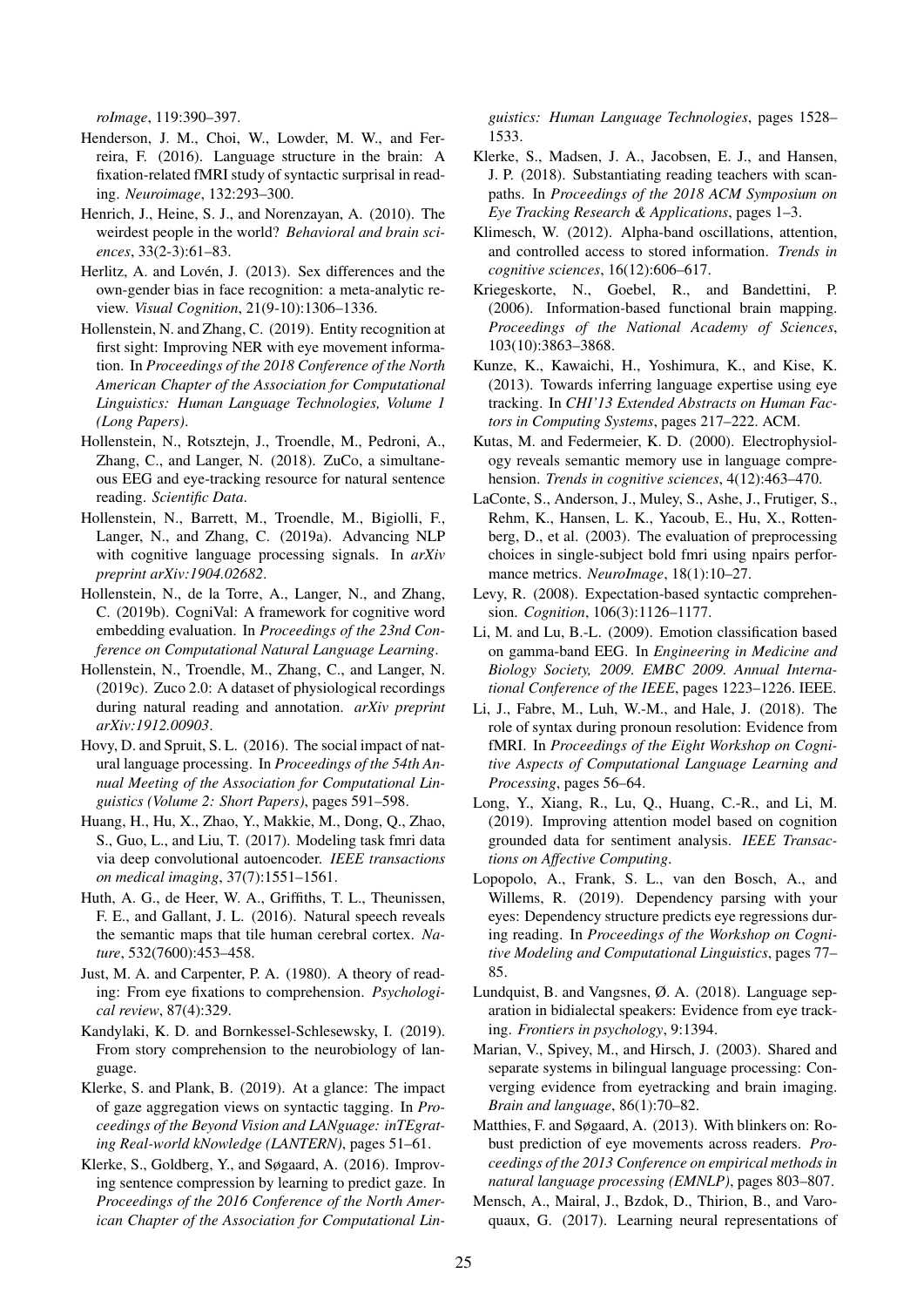human cognition across many fMRI studies. In *Advances in Neural Information Processing Systems*, pages 5883–5893.

- <span id="page-11-16"></span>Michel, V., Gramfort, A., Varoquaux, G., Eger, E., and Thirion, B. (2011). Total variation regularization for fmri-based prediction of behavior. *IEEE transactions on medical imaging*, 30(7):1328–1340.
- <span id="page-11-14"></span>Miezin, F. M., Maccotta, L., Ollinger, J., Petersen, S., and Buckner, R. (2000). Characterizing the hemodynamic response: effects of presentation rate, sampling procedure, and the possibility of ordering brain activity based on relative timing. *Neuroimage*, 11(6):735–759.
- <span id="page-11-18"></span>Minnema, G. and Herbelot, A. (2019). From brain space to distributional space: the perilous journeys of fMRI decoding. In *Proceedings of the 57th Annual Meeting of the Association for Computational Linguistics: Student Research Workshop*, pages 155–161.
- <span id="page-11-1"></span>Mishra, A., Kanojia, D., Nagar, S., Dey, K., and Bhattacharyya, P. (2016). Harnessing cognitive features for sarcasm detection. In *Proceedings of the 54th Annual Meeting of the Association for Computational Linguistics (Volume 1: Long Papers)*, pages 1095–1104.
- <span id="page-11-5"></span>Mishra, A., Dey, K., and Bhattacharyya, P. (2017a). Learning cognitive features from gaze data for sentiment and sarcasm classification using convolutional neural network. In *Proceedings of the 55th Annual Meeting of the Association for Computational Linguistics (Volume 1: Long Papers)*, volume 1, pages 377–387. ACL.
- <span id="page-11-0"></span>Mishra, A., Kanojia, D., Nagar, S., Dey, K., and Bhattacharyya, P. (2017b). Leveraging cognitive features for sentiment analysis. *Proceedings of The 20th Conference on Computational Natural Language Learning*, pages 156–166.
- <span id="page-11-11"></span>Mitchell, T. M., Shinkareva, S. V., Carlson, A., Chang, K.-M., Malave, V. L., Mason, R. A., and Just, M. A. (2008). Predicting human brain activity associated with the meanings of nouns. *Science*, 320(5880):1191–1195.
- <span id="page-11-19"></span>Mulert, C. (2013). Simultaneous EEG and fMRI: towards the characterization of structure and dynamics of brain networks. *Dialogues in clinical neuroscience*, 15(3):381.
- <span id="page-11-8"></span>Murphy, B. and Poesio, M. (2010). Detecting semantic category in simultaneous EEG/MEG recordings. In *Proceedings of the NAACL HLT 2010 first workshop on computational neurolinguistics*, pages 36–44. Association for Computational Linguistics.
- <span id="page-11-6"></span>Papoutsaki, A., Sangkloy, P., Laskey, J., Daskalova, N., Huang, J., and Hays, J. (2016). WebGazer: Scalable webcam eye tracking using user interactions. In *Proceedings of the Twenty-Fifth International Joint Conference on Artificial Intelligence-IJCAI 2016*.
- <span id="page-11-7"></span>Parthasarathy, S. and Busso, C. (2017). Jointly predicting arousal, valence and dominance with multi-task learning. In *Interspeech*, pages 1103–1107.
- <span id="page-11-10"></span>Pedroni, A., Bahreini, A., and Langer, N. (2019). Automagic: Standardized preprocessing of big EEG data. *NeuroImage*.
- <span id="page-11-20"></span>Perani, D., Dehaene, S., Grassi, F., Cohen, L., Cappa, S. F., Dupoux, E., Fazio, F., and Mehler, J. (1996). Brain pro-

cessing of native and foreign languages. *NeuroReport-International Journal for Rapid Communications of Research in Neuroscience*, 7(15):2439–2444.

- <span id="page-11-13"></span>Pereira, F., Lou, B., Pritchett, B., Ritter, S., Gershman, S. J., Kanwisher, N., Botvinick, M., and Fedorenko, E. (2018). Toward a universal decoder of linguistic meaning from brain activation. *Nature communications*, 9(1):963.
- <span id="page-11-4"></span>Rayner, K. (1998). Eye movements in reading and information processing: 20 years of research. *Psychological bulletin*, 124(3):372.
- <span id="page-11-23"></span>Rodrigues, J. A., Branco, R., Silva, J., Saedi, C., and Branco, A. (2018). Predicting brain activation with WordNet embeddings. In *Proceedings of the Eight Workshop on Cognitive Aspects of Computational Language Learning and Processing*, pages 1–5.
- <span id="page-11-2"></span>Rohanian, O., Taslimipoor, S., Yaneva, V., and Ha, L. A. (2017). Using gaze data to predict multiword expressions. In *Proceedings of the International Conference Recent Advances in Natural Language Processing*, pages 601–609.
- <span id="page-11-17"></span>Rowtula, V., Oota, S., Gupta, M., and Surampudi, B. R. (2018). A deep autoencoder for near-perfect fMRI encoding. In *Workshop on Modeling and Decision-Making in the Spatiotemporal Domain, 32nd Conference on Neural Information Processing Systems (NeurIPS 2018)*.
- <span id="page-11-9"></span>Schwartz, D., Toneva, M., and Wehbe, L. (2019). Inducing brain-relevant bias in natural language processing models. In *Advances in Neural Information Processing Systems*, pages 14100–14110.
- <span id="page-11-15"></span>Shain, C., Blank, I. A., van Schijndel, M., Schuler, W., and Fedorenko, E. (2019). fMRI reveals language-specific predictive coding during naturalistic sentence comprehension. *Neuropsychologia*, page 107307.
- <span id="page-11-22"></span>Singh, A. D., Mehta, P., Husain, S., and Rajakrishnan, R. (2016). Quantifying sentence complexity based on eye-tracking measures. In *Proceedings of the workshop on computational linguistics for linguistic complexity (cl4lc)*, pages 202–212.
- <span id="page-11-12"></span>Søgaard, A. (2016). Evaluating word embeddings with fMRI and eye-tracking. In *Proceedings of the 1st Workshop on Evaluating Vector-Space Representations for NLP*, pages 116–121.
- <span id="page-11-21"></span>Stocker, K. and Hartmann, M. (2019). "Next Wednesday's meeting has been moved forward two days": The timeperspective question is ambiguous in Swiss German, but not in Standard German. *Swiss Journal of Psychology*, 78(1-2):61.
- <span id="page-11-3"></span>Strzyz, M., Vilares, D., and Gómez-Rodríguez, C. (2019). Towards making a dependency parser see. In *Proceedings of the 2019 Conference on Empirical Methods in Natural Language Processing and the 9th International Joint Conference on Natural Language Processing (EMNLP-IJCNLP)*, pages 1500–1506.
- <span id="page-11-25"></span>Suster, S., Tulkens, S., and Daelemans, W. (2017). A short review of ethical challenges in clinical natural language processing. In *Proceedings of the First ACL Workshop on Ethics in Natural Language Processing*, pages 80–87.
- <span id="page-11-24"></span>Takmaz, E., Beinborn, L., Pezzelle, S., and Fernández, R.